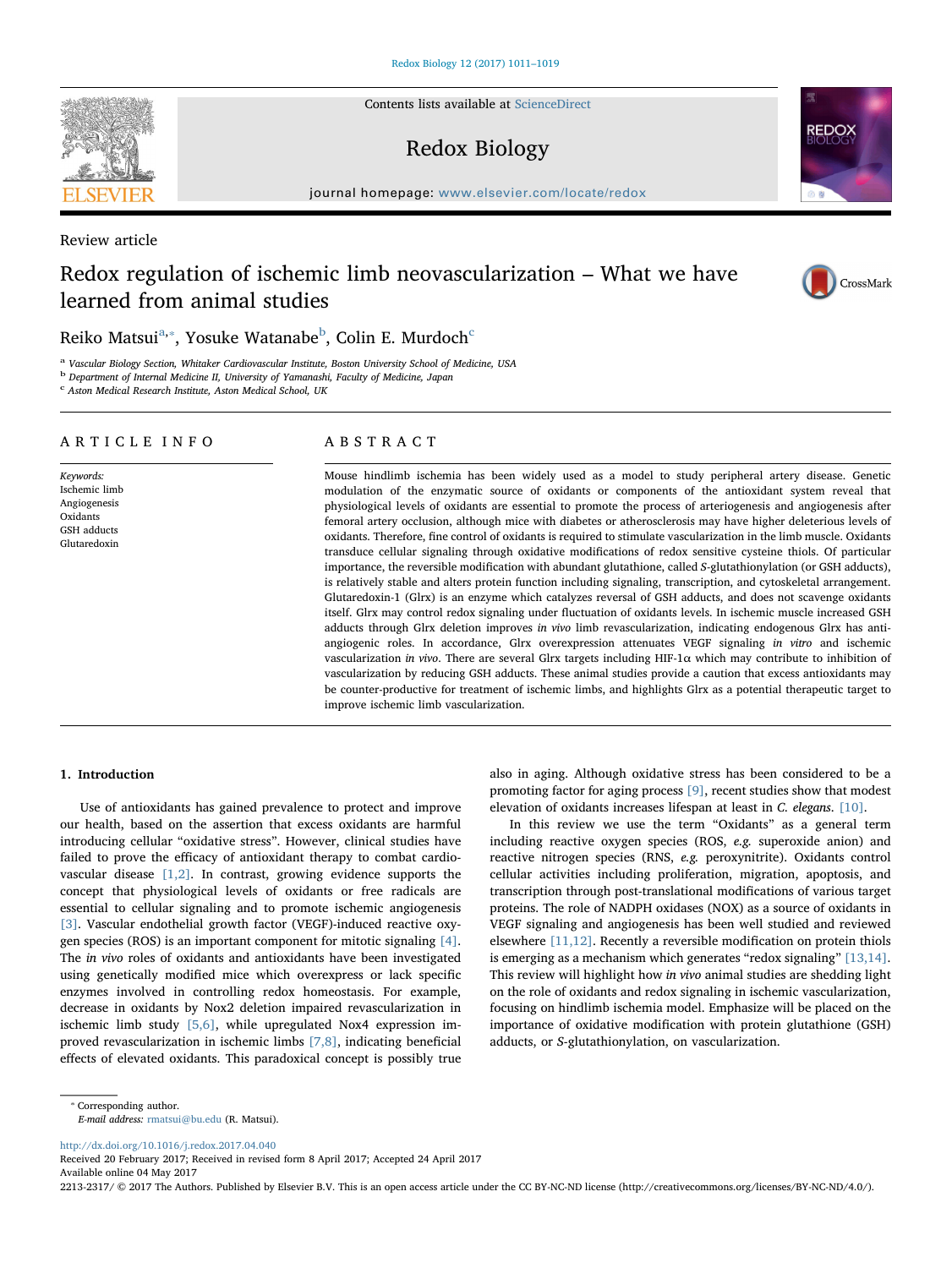#### 2. Animal models of ischemic neovascularization

In vitro assays assessing endothelial or macrophage angiogenic function do not always reflect the in vivo outcome [\[15\]](#page-6-2). Cell-cell interaction, paracrine factors, and tissue specific components make complex microenvironment to support in vivo vessel formation. After tissue is exposed to ischemia, impaired blood flow is recovered by capillary formation (angiogenesis) and artery formation (arteriogenesis). Angiogenesis is defined as the new capillary formation form preexisting vessels, while arteriogenesis refers to remodeling of larger vessels (arterioles and arteries) which may be formed from pre-existing collateral vessels or anastomosis [\[16\]](#page-6-3) and also can be developed from new capillaries. Revascularization after artery occlusion is considered as the combined process of arteriogenesis and angiogenesis, and the regulatory mechanisms are still not fully understood [\[17,18\].](#page-6-4) Herein we mainly focus on the hindlimb ischemia model, and additionally compare with cardiac ischemia by coronary artery occlusion.

#### 2.1. Role of oxidants in hindlimb ischemia models

Blood flow recovery after unilateral femoral artery ligation in rodents is usually assessed by LASER Doppler imaging [\[19\]](#page-6-5) as shown in [Fig. 1.](#page-1-0) Capillary density of ischemic muscles, motor function, necrotic area, and micro-computed tomographic imaging or angiography are used to support the finding [\[18\]](#page-6-6). Although factors such as animal strain, surgical procedure, and age influence the outcome, the method is a gold standard to study regulatory mechanism of arteriogenesis and angiogenesis following ischemia. The roles of oxidants and antioxidants in ischemic limb revascularization are examined using genetically modified mice, and the major studies are summarized in [Table 1](#page-2-0).

In an early study elucidated the important role of eNOS-derived nitric oxide (NO). Dietary supplement of L-arginine promoted eNOS activity and improved vascularity in rabbit ischemic limbs. In accordance with that, eNOS<sup>-/-</sup> mice showed impaired neovascularization. Yet, the expression of vascular endothelial growth factor (VEGF) was unaltered. The impaired vascularization was not improved by administration of VEGF in eNOS $^{\text{-}}$  mice [\[20\]](#page-6-7). Taken together this suggests that eNOS is downstream of VEGF and likely eNOS-derived NO or RNS is required for VEGF signaling.

NADPH oxidases (NOX) are a major source of oxidants in the vasculature. The NOX family of enzymes has differential cell type expression and subcellular localization; in addition, they produce different oxidants. Deletion of NOX2 showed impaired ischemic vascularization [\[5,6\]](#page-5-3). Whereas, when NOX4, an enzyme which specifically produces hydrogen peroxide  $(H<sub>2</sub>O<sub>2</sub>)$ , is overexpressed in endothelial cells, ischemic vascularization is improved [\[7,8\]](#page-5-4) which is in accordance with NOX4 improving endothelial function [\[21\].](#page-6-8) In contrast, when NOX4 is deleted, ischemic revascularization was impaired [\[8,22\]](#page-5-7). In addition, the protective role of oxidants in particular  $H_2O_2$  is supported by endothelial-specific overexpression of catalase which shows impaired vascularization in mouse ischemic limb [\[23\].](#page-6-9) Catalase overexpression in myeloid linage cells also showed impaired vascularization associated with decreased macrophages infiltration and inflammatory responses [\[24\]](#page-6-10). Deletion of the antioxidant enzyme extracellular superoxide dismutase (ecSOD) causes impaired ischemic vascularization, but the protective role of ecSOD in vascularization may not be due to the lower level of superoxide anion, but rather lack of conversion of superoxide anion to  $H_2O_2$  which is essential to promote VEGF signaling [\[25,26\].](#page-6-11)

### 2.2. Role of antioxidants in hindlimb ischemia models

These studies indicate that physiological level of oxidants are required to promote ischemic vascularization. Anti-angiogenic role of endogenous antioxidants is shown in mice which are deficient of nuclear factor erythroid 2-related factor 2 (Nrf 2). Nrf2 is a transcription factor which interacts with antioxidant response element and promotes transcription of genes for antioxidants or detoxifying enzymes. Nrf2<sup>-/-</sup> mice improved vascularization after hindlimb ischemia in association with decreased hemeoxygenase-1, thioredoxin (Trx)-1, and total GSH level and increase in inflammatory responses [\[27\].](#page-6-12) Of interest, another paper [\[15\]](#page-6-2) showed that in vitro angiogenic responses were Nrf2-dependent in endothelial cells and myeloid cells, but Nrf2-/-

<span id="page-1-0"></span>

Fig. 1. Hindlimb Ischemia model by femoral artery ligation. After femoral artery ligation, blood flow recovery is assessed by LASER Doppler imaging. An example of images and blood flow ratio (left/right foot) during 2 weeks post-surgery is shown from glutaredoxin (Glrx) transgenic mice study (see Ref. [\[48\]](#page-6-13)). The upper cartoon indicates that some of oxidants related genes influence ischemic neovascularization. NOXs (NADPH oxidases), eNOS (endothelial nitric oxide synthase), Trx (thioredoxin) are promoting, while catalase, Glrx and Nrf2 are inhibiting ischemic neovascularization. Details are described in the text and references are listed in [Table 1.](#page-2-0)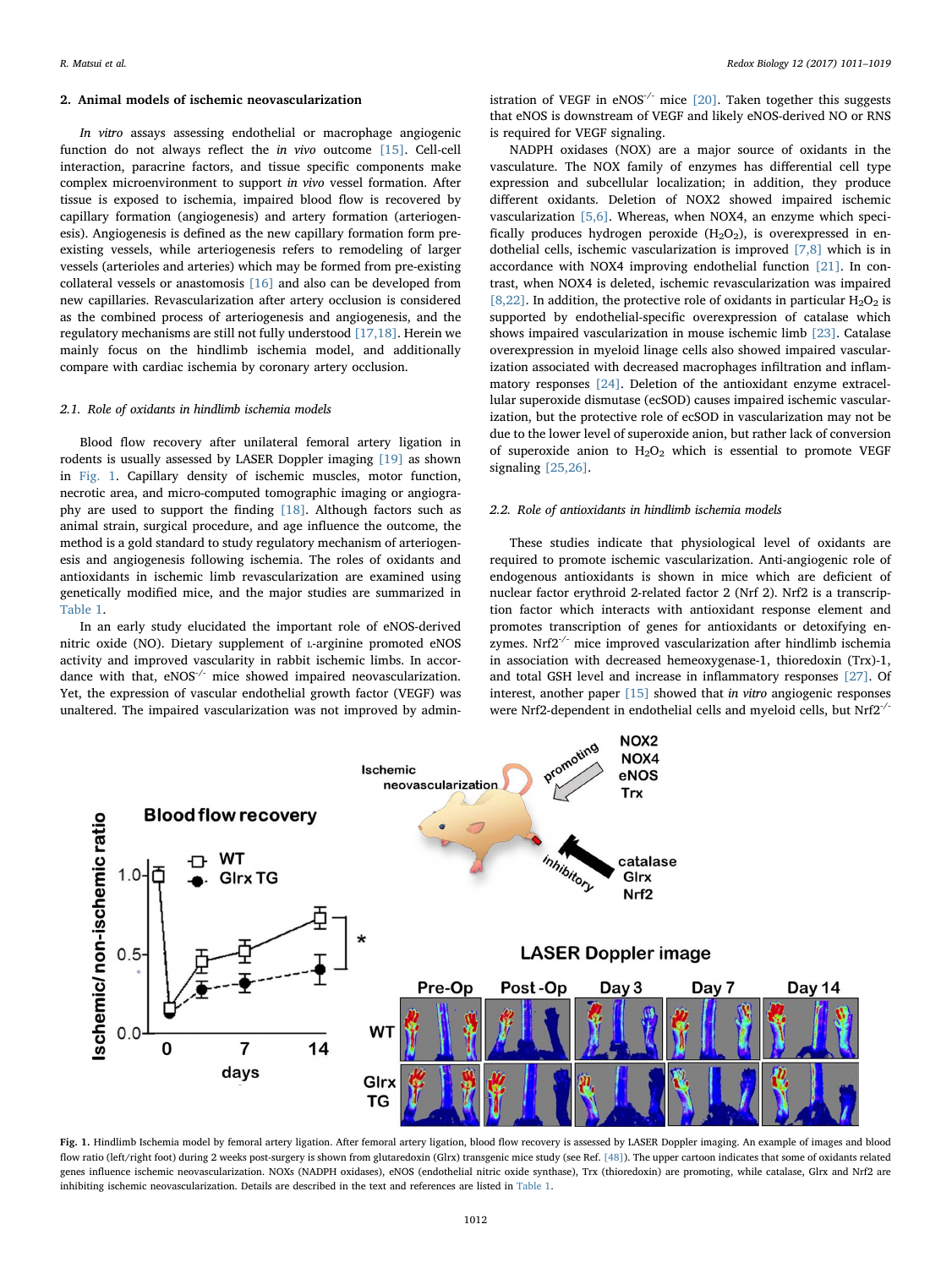#### <span id="page-2-0"></span>Table 1

The role of oxidants related enzymes/genes in mouse models of ischemic vascularization.

| Gene             | Mouse   | <b>Disease</b><br>model | Outcome/<br>vascularization | <b>Comments</b> | Ref.     |
|------------------|---------|-------------------------|-----------------------------|-----------------|----------|
| NOX <sub>2</sub> | KO      | HLI                     | Impaired                    |                 | $[5,6]$  |
|                  | KO      | HLI after               | Protective                  |                 | [32]     |
|                  |         | smoke                   |                             |                 |          |
|                  |         | exposure                |                             |                 |          |
|                  | KO      | HLI after               | Protective                  |                 | $[33]$   |
|                  |         | <b>HFD</b>              |                             |                 |          |
|                  | KO      | HLI after               | Protective                  |                 | [34]     |
|                  |         | STZ-                    |                             |                 |          |
|                  |         | diabetes                |                             |                 |          |
|                  | KO      | MI                      | Protective                  | Cardiac         | [53]     |
|                  |         |                         |                             | function        |          |
|                  | EC-TG   | MI                      | No effects                  |                 | $[55]$   |
|                  | $CM-TG$ | MI                      | Exacerbated                 | Hypertrophy,    | $[55]$   |
|                  |         |                         |                             | fibrosis        |          |
| NO <sub>X4</sub> | EC-TG   | HLI                     | Protective                  |                 | $[7]$    |
|                  | EC-TG   | HLI                     | Protective                  |                 | [8]      |
|                  | EC-DN   | HLI                     | Impaired                    |                 | [8]      |
|                  | KO.     | HLI                     | Impaired                    |                 | $[22]$   |
| eNOS             | KO.     | HLI                     | Impaired                    |                 | $[20]$   |
| Catalase         | EC-TG   | HLI                     | Impaired                    |                 | $[23]$   |
|                  | Mito-TG | HLI after               | Protective                  | Myopathy less   | $[35]$   |
|                  |         | <b>HFD</b>              |                             | vascularity: NS |          |
|                  | MCL-TG  | HLI                     | Impaired                    |                 | $[24]$   |
|                  | MCL-TG  | MI                      | Protective                  | Infarct size    | $[57]$   |
|                  |         |                         |                             | smaller         |          |
| ecSOD            | KO      | HLI                     | Impaired                    |                 | [25, 26] |
| Trx1             | TG      | MI                      | Protective                  | Cardiac         | $[43]$   |
|                  |         |                         |                             | function        |          |
| Trx2             | EC-TG   | HLI                     | Protective                  |                 | [41]     |
| Glrx             | TG      | MI                      | Protective                  | Cardiac         | [58]     |
|                  |         |                         |                             | function        |          |
|                  | TG      | HLI                     | Impaired                    |                 | $[48]$   |
|                  | KO      | HLI                     | Protective                  |                 | $[49]$   |
| <b>GCLM</b>      | KO      | MI(I/R)                 | Impaired function           | Decreased GSH   | $[29]$   |
|                  | Hetero  | HLI                     | Protective                  | KO (-/-) no     | $[31]$   |
|                  |         |                         |                             | effect          |          |
| Nrf2             | KO      | HLI                     | Protective                  | Trx decreased   | $[27]$   |
|                  | KO      | HLI                     | Protective                  | Cytokines       | [15]     |
|                  |         |                         |                             | increased       |          |

Hindlimb and cardiac ischemia studies using genetically modified mice of redox-related genes. NOX: NADPH oxidase, eNOS: endothelial nitric oxide synthase, ecSOD: extracellular superoxide dismutase, Trx: thioredoxin, Glrx: glutaredoxin-1, GCLM: glutamatecysteine ligase modifier, Nrf2: nuclear factor erythroid 2-related factor 2. KO: global knockout (-/-), Hetero: heterozygous (+/-) mice, TG: global transgenic overexpression, EC-TG: endothelial-specific overexpression, CM-TG: cardiomyocyte-specific overexpression, EC-DN: endothelial-specific dominant negative, Mito-TG: targeted expression to mitochondria, MCL-TG: Myeloid cell linage-specific overexpression, HLI: hindlimb ischemia model, MI: myocardial infarction model, I/R: ischemia-reperfusion, HFD: high fat diet.

mice had improved in vivo ischemic vascularization consistent with the former study. This was in association with decreased antioxidant capacity and increased inflammatory responses.

GSH is the most abundant low molecular weight thiol in the cell, consist of glutamate, cysteine, and glycine, and controls cellar redox status by scavenging radicals. Endogenous GSH is produced by ATPdependent reactions catalyzed by glutamate-cysteine ligase (GCL) and GSH synthase [\[28\]](#page-6-14). GSH synthase is transcriptionally regulated by Nrf2, and GCL consists of catalytic (GCLC) and modifier (GCLM) subunits. While deletion of Gclc in mice is lethal, Gclm<sup>-/-</sup> mice are viable and look normal with decreased GSH in tissues. Gclm<sup>-/-</sup> mice demonstrated exacerbated cardiac function after ischemia-reperfusion [\[29\]](#page-6-15) or pressure-overload [\[30\]](#page-6-16) compared to wild type mice. In hindlimb ischemia studies, Gclm-/- mice did not show different neovascularization from wild type mice. Instead  $Gclm^{+/}$  heterozygous mice showed better blood flow recovery and endothelial cell density [\[31\].](#page-6-17) The authors measured superoxide anion levels in ischemic muscles and suggested mild increase in superoxide in Gclm<sup>+/-</sup> mice stimulated VEGF produc-

tion and vascularization, but higher superoxide levels in Gclm-/- mice did not. Interestingly, the differences in superoxide levels were at picomolar level. Although total glutathione was decreased, the GSH/ GSSG ratio was increased in the ischemic muscle of Gclm+/- mice and decreased of the muscle of Gclm-/- mice [\[31\]](#page-6-17). Increases in GSH reductase activity may explain the higher GSH/GSSG ratio [\[29\].](#page-6-15)

### 2.3. Hindlimb ischemia in pathological models

Thus, the levels of oxidants are critical to control cellular signaling. Low levels of oxidants in physiological conditions are necessary to promote angiogenesis, but high levels of oxidants in pathological conditions such as diabetes can be harmful. In fact, impaired ischemia-induced vascularization was improved by NOX2-/- mice after smoke exposure [\[32\],](#page-6-18) high-cholesterol diet [\[33\]](#page-6-19), or streptozotocin (STZ)-induced diabetes [\[34\]](#page-6-20). These data are contrast to the report showing angiogenic role of NOX2 in ischemic limb revascularization [\[5\],](#page-5-3) and indicate that oxidants derived from NOX2 can inhibit angiogenesis under oxidative stress. Inhibiting NOX2 likely activates endothelial progenitor cells [\[33,34\]](#page-6-19) and increases VEGF-A levels in diabetic ischemic muscle [\[34\],](#page-6-20) suggesting production of VEGF-A may be affected in association with oxidative stress. Mitochondria-targeted catalase overexpression was also protective in high-fat fed mice, and decreased necrotic area and improved myopathy and mitochondrial dysfunction despite no significant improvement of limb blood flow recovery. Unlike high-fat fed mice, mitochondrial catalase overexpression did not improve ischemic limb recovery in chow-fed mice [\[35\]](#page-6-21). This study indicates that excess mitochondrial oxidants in diet-induced diabetes may be relating to impaired muscle degeneration after ischemia, but its relation to neovascularization is obscure. Increase nitric oxide bioavailability by phosphodiesterase inhibitor can improve ischemic limb vascularization in hypercholesterolemic apolipoprotein  $E^{-/-}$  mice [\[36\]](#page-6-22). However, excess antioxidants therapy may not be effective as shown in clinical trials because it may affect physiological function of oxidants. Impaired blood flow recovery in atherosclerotic animals was improved by exogenous VEGF [\[37,38\],](#page-6-23) indicating that VEGF signaling is still functional and augmenting VEGF production is important in the atherosclerotic condition.

#### 2.4. The role of thiol modifying enzymes in hindlimb ischemia

Thioredoxin (Trx) and glutaredoxin (Glrx) are enzymes which reduce protein thiols as part of the cellular antioxidant systems. Trx dominantly reduces intra- or inter- protein disulfide (-S-S-) and Glrx more specifically reduces protein-GSH adducts (R-S-SG). Glrx was originally discovered in Escherichia coli lacking Trx [\[39\]](#page-6-24). However, Glrx is not just a compensatory enzyme for Trx, but has distinct roles [\[40\]](#page-6-25). Overexpression of mitochondrial Trx 2 in endothelial cells promoted vascularization after hindlimb ischemia by increasing NO bioavailability and inhibiting apoptosis signaling kinase-1 (ASK-1) activity [\[41\].](#page-6-26) Cytosolic isoform Trx 1 is also protective, promoting endothelial angiogenic activities, and interacting with ASK-1 to inhibit pro-apoptotic pathways [\[42\]](#page-6-27). Trx 1 overexpression is protective in mouse myocardial infarction [\[43\]](#page-6-28) and ex vivo ischemia-reperfusion [\[44\]](#page-6-29). Thioredoxin-interacting protein (TXNIP) has been considered as an endogenous Trx inhibitor which is increased in diabetes. Interestingly, knockdown TXNIP improved ischemic vascularization in STZinduced diabetic mice. However, the experiment using a mutant of Trx binding site suggested this anti-angiogenic effects of TXNIP may be independent of Trx activity [\[45\]](#page-6-30).

There are two isoforms of Glrx in mammalian cells. Glrx1 is localized mainly in the cytoplasm which we refer as Glrx, and Glrx2 is localized in mitochondria or the nucleus depending on splice variants. Human Glrx2 exhibits only 34–36% identity with Glrx1 and its specific activity is less than 10% of Glrx1 [\[46\]](#page-6-31). In contrast to Trx which is angiogenic, Glrx inhibits endothelial cell angiogenic properties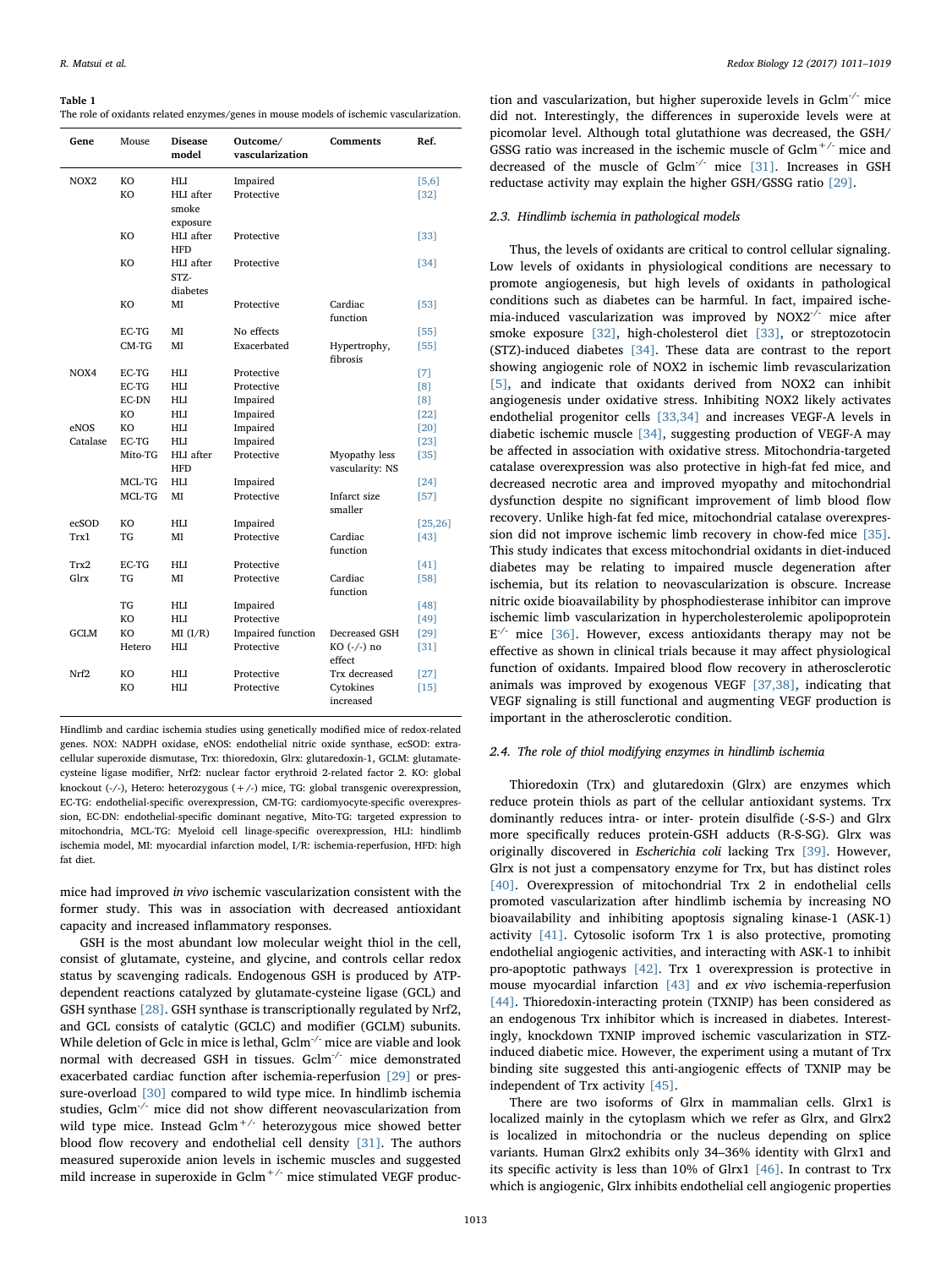<span id="page-3-0"></span>

Fig. 2. Redox signaling controlled by protein thiol modifications and glutaredoxin-1 (Glrx). Reactive oxygen and nitrogen species (ROS/RNS) react with thiolate anion (-S<sup>-</sup>) and form sulfenic acid (-SOH) or S-nitrosylation (-SNO), which can further react with glutathione (GSH) to form S-glutathionylation (GSH adducts). Also, ROS/RNS react with GSH forming GSSG or GSNO which may react with thiolate anion, and form reversible modifications. R-SSG formation can be catalyzed by glutathione-s-transferase (GST)-π. Glrx catalyzes reversing GSH adducts to reduced thiol in mono-thiol exchange mechanism in the presence of GSH. Glrx may catalyze formation of GSH adducts in some conditions (dashed arrow). Catalase which scavenges H<sub>2</sub>O<sub>2</sub> can inhibit reversible thiol modification including GSH adducts [\[108\]](#page-8-0). When oxidants levels increase too much, protein thiols can be irreversibly modified to sulfinic acid (-SO2H) and sulfonic acid (-SO3H) which result in protein dysfunction or proteasomal degradation. Thioredoxin (Trx) mainly reduces intra- or inter-protein disulfide.

[\[47,48\].](#page-6-34) Glrx overexpressing transgenic (TG) mice impaired [\[48\]](#page-6-13) and Glrx $'$  mice improved ischemic limb vascularization [\[49\].](#page-6-33) Glrx controls protein-GSH adducts in the presence of GSH, glutathione reductase, and NADPH, but does not function as an antioxidant *per se* [\[50\].](#page-6-35) Glrx<sup>-/-</sup> mice rather indicated lower oxidants generation after angiotensin II infusion [\[51\]](#page-7-4). The role of Glrx on redox signaling and ischemic vascularization will be further discussed later part of this review [\[52\].](#page-7-5)

## 2.5. The role of oxidants in cardiac ischemia vs limb ischemia

Cardiac ischemia is studied in animals by ligation of the left anterior descending artery or alternatively transient occlusion followed by reperfusion. The outcome is evaluated by vascularity, apoptosis, infarct area, but mainly assessed by recovery of cardiac function. Inhibiting oxidants seems to be more protective for cardiac ischemia. Global NOX2 deletion is protective in cardiac function with less apoptosis and interstitial fibrosis although cardiac infarct size was similar between NOX2<sup>-/-</sup> and WT mice [\[53\].](#page-7-0) Mice lacking p47<sup>phox</sup>, cytosolic NOX components, showed similar outcome [\[54\]](#page-7-6). This is a clear contrast to the impaired ischemic limb vascularization observed in NOX2 deficient mice [\[5,6\]](#page-5-3). Endothelial specific NOX2 overexpression has no effect on cardiac function in myocardial infarction model [\[55\]](#page-7-1) even though oxidants derived from endothelial NOX2 contribute to cardiac diastolic dysfunction after angiotensin II infusion [\[56\]](#page-7-7). In contrast, mice with NOX2 overexpression restricted in cardiomyocytes have enhanced cardiac hypertrophy and fibrosis post myocardial infarction [\[55\]](#page-7-1). As mentioned previously, Gclm<sup>-/-</sup> mice decreased GSH levels and exacerbated cardiac infarction and dysfunction after ischemia reperfusion, while  $Gclm^{+/}$  mice did not show any difference in similar parameters with WT mice  $[29]$ . Yet, Gclm<sup>+/-</sup> mice, but not Gclm<sup>-/-</sup> mice, promoted vascularization in hindlimb ischemia model [\[31\].](#page-6-17) There are number of examples that suggest that redox signaling in response to ischemia seems to be different between heart and skeletal muscle. Myeloidspecific catalase overexpression impaired limb vascularization [\[24\]](#page-6-10), while the same mice were protected from cardiac infarction [\[57\]](#page-7-2). Similarly, Glrx overexpression inhibited limb vascularization [\[48\]](#page-6-13), while it was protective in myocardial infarction in association with NF-κB activation and inhibited apoptosis [\[58\].](#page-7-3) Cardiac tissue must be more sensitive to ischemia as a vital organ compared to limb muscle. In response to acute ischemia, post-ischemic cardiac function is mainly determined by immediate cardiomyocyte apoptosis and mitochondrial

function, rather than neovascularization which takes a prolonged amount of time. Whereas the functional outcome after hindlimb ischemia is more directly affected by revascularization potential. In other words, cardiac cell survival is affected by apoptotic signaling in shorter time, while skeletal muscle cell survival is more reliant upon the arteriogenesis and angiogenesis process. Therefore, oxidants-induced angiogenesis signaling may be more critical to the ischemic limb vascularization than cardiac infarction.

## 3. Molecular mechanism and protein targets

### 3.1. Redox signaling by thiol modifications

Animal studies reveal that a certain level of endogenous oxidants is essential to promote VEGF signaling and ischemic limb vascularization. Fluctuation of oxidants levels may control cellular signaling through reversible post-translational modification of protein thiols (-SH). Reversible modification on cysteine residues may alter protein function including enzyme activity and protein-protein interaction [\[13,14,59\]](#page-6-1). Oxidants (ROS/RNS) react with thiolate anion (-S<sup>-</sup>) and form sulfenic acid (-SOH) or S-nitrosothiol (-SNO). These relatively unstable intermediates can react with abundant GSH in the cell, result in forming Sglutathionylation or GSH protein adducts (R-SSG). Differential identification of S-nitrosylation (R-SNO) and S-glutathionylation (R-SSG) is not easy since commonly used biotin-switch assay is not specific [\[60\]](#page-7-8). Nitrosative stress is shown to induce R-SSG in many proteins, suggesting that R-SNO can be rapidly converted to R-SSG [\[61](#page-7-9)–63]. Alternatively, oxidants activate GSH to GSH disulfide (GS-SG), S-nitrosoglutathione (GSNO), or other reactive intermediate which react with reduced thiol to form R-SSG [\[59\]](#page-7-10). GSH adducts are reversed to reduced thiol in the process of "redox signaling" [\(Fig. 2\)](#page-3-0). Glrx which catalyzes removal of GSH adducts is a key to control redox signaling. In some condition, Glrx also promotes protein-GSH adducts formation via intermediate Glrx-SSG [\[64,65\].](#page-7-11) This raises the possibility that Glrx may accelerate redox signaling by promoting dynamics of protein-GSH adducts. Glutathione-S-transferases (GSTs) are potential enzymes which catalyze GSH protein adducts formation. In particular GST-π is indicated to promote GSH protein adducts in vitro [\[66\]](#page-7-12) and in the lung [\[67\]](#page-7-13). In contrast, high levels of oxidants in pathological conditions can further oxidize thiolate to sulfinic acid  $(-SO<sub>2</sub>H)$  and sulfonic acid (-SO<sub>3</sub>H) which are irreversible modifications  $[68]$ , leading to protein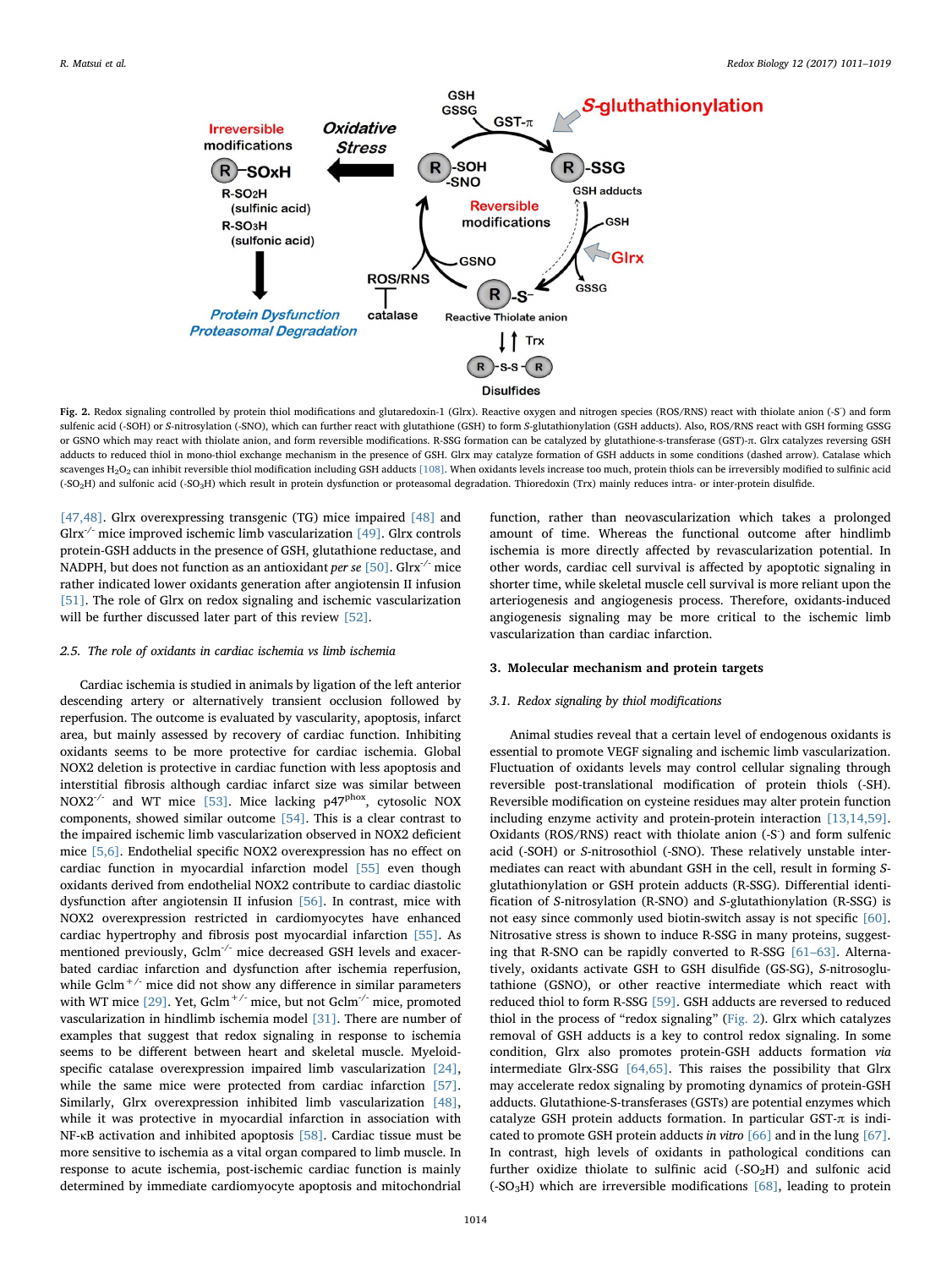<span id="page-4-0"></span>

Fig. 3. Glutaredoxin inhibits angiogenic pathway through multiple targets. NF-κB: nuclear factor kappa B, sVEGFR1: soluble VEGF receptor 1 (or sFlt), HIF-1α: hypoxiainducible factor 1α, PTPs: protein tyrosine phosphatases, SERCA: sarcoplasmic-endoplasmic reticulum calcium ATPase. Arrows indicate activation. Red bars indicate inhibition. Glrx may activates NF-κB, PTP1B or other PTPs, Rac1, while inhibits HIF-1α stability, SERCA2 activity by removing GSH adducts. See the text in details. (For interpretation of the references to color in this figure legend, the reader is referred to the web version of this article).

dysfunction and proteasomal degradation ([Fig. 2\)](#page-3-0). Some proteins (e.g. β-actin) are shown to be S-glutathionylated at basal level [\[69\].](#page-7-15) Therefore, GSH adducts may be a mechanism to protect redox-sensitive proteins from irreversible oxidation and degradation under fluctuation of oxidants levels. Further studies are required to confirm this concept.

#### 3.2. The targets for GSH adducts in vascularization

A large number of proteins with redox sensitive cysteine(s) have been confirmed to be modified with GSH adducts in vitro, but the functional in vivo significance has been demonstrated for limited number of proteins [\[13\].](#page-6-1) Fewer targets still are known to be reversed and functionally controlled by Glrx in vivo [\(Fig. 3](#page-4-0)).

#### 3.2.1. VEGF receptor signaling

Downstream of VEGF receptor (VEGFR), protein tyrosine phosphatases (PTP) negatively regulate VEGF signaling [\[70\]](#page-7-16) and their activity is inhibited by oxidative modification. PTP-1B inhibits phosphorylation of VEGFR2 in endothelial cells [\[71\]](#page-7-17), and oxidants inactivate PTP-1B via GSH adducts on Cys<sup>215</sup> [\[72\]](#page-7-18). Other phosphatases are also involved in VEGFR2 signaling. Low molecular weight (LMW)-PTP (HCPTPA) was found as an interacting protein with the kinase domain of VEGFR2 [\[73\]](#page-7-19). LMW-PTP regulates VEGF-induced phosphorylation of focal adhesion kinase and its activity is inhibited by GSH adducts [\[74\].](#page-7-20) PTP1B-/- mice demonstrated enhanced in vivo angiogenesis and cardiac function after coronary artery ligation [\[75\].](#page-7-21) Moreover, EC-specific PTP1B-/- mice also have potentiation of vascularization after femoral artery ligation [\[76\]](#page-7-22). Thus, inhibiting PTPs by GSH adducts may be one of targets which oxidants promote during VEGF signaling and vascularization. Another downstream target is calcium uptake by endoplasmic reticulum pump. Sarcoplasmic-endoplasmic reticulum calcium ATPase 2b (SERCA2b) is activated by GSH adducts on Cys<sup>674</sup> [\[77\].](#page-7-23) Overexpression of Cys<sup>674</sup>Ser mutant SERCA2 or Glrx inhibited VEGF-induced EC calcium influx and migration [\[47\]](#page-6-34). Furthermore, heterozygote mice which encode Cys674Ser mutant SERCA2 showed impaired blood flow recovery after hindlimb ischemia and VEGF-induced angiogenic responses were decreased in EC from the mouse [\[78,79\].](#page-7-24) Homozygotes of this knockin mouse impaired fetal development by lack of blood vessel formation,

indicating Cys674 of SERCA2 is required for successful fetal angiogenesis [\[78\].](#page-7-24)

## 3.2.2. NF-κB signaling

Multiple components of the NF-κB pathway are inhibited by GSH adducts. GSH adducts on inhibitor of nuclear factor kappa-B kinase subunit β (IKKβ) [\[80\],](#page-7-25) p50 [\[81\],](#page-7-26) and p65 [\[48,65\]](#page-6-13) subunits inactivate transcriptional activity, therefore. Therefore, Glrx overexpression enhances NF-κB activation [\[48,82,83\]](#page-6-13). Glrx overexpressing TG mice exhibit impaired vascularization with poor motor function recovery in association with increased soluble VEGF receptor 1 (sVEGFR-1 also known as sFlt-1) in muscles and plasma [\[48\].](#page-6-13) VEGF binds to VEGFR-1 (fms-like tyrosine kinase-1; Flt) with higher affinity than VEGFR-2, but VEGFR1 transduces a weaker signal than VEGFR-2, and a soluble splice variant (sVEGFR-1) can capture VEGF ligand to prevent its binding to VEGFR2 [\[84\]](#page-7-27). Upregulated Glrx induced the anti-angiogenic factor sVEGFR-1 as well as Wnt5a, which may induce sVEGFR-1 expression [\[85\]](#page-7-28), in EC dependent on NF-κB expression [\[48\].](#page-6-13) Interestingly, impaired hindlimb vascularization in diet-induced type 2 diabetic mice was associated with increased sVEGFR-1 in the muscles [\[86\]](#page-7-29), and Glrx activity was upregulated in diabetic rat tissue [\[82\].](#page-7-30) Upregulated Glrx in diabetes may be responsible for sVEGFR-1 induction and poor vascularization. Since Glrx is a NF-κB dependent gene [\[87\]](#page-7-31), activation of NFκB in diabetes [\[88,89\]](#page-7-32) may induce Glrx. Subsequently Glrx-induced NFκB activation can generate deleterious inflammatory reaction [\[83\]](#page-7-33). Inhibition of NF-κB by mutant IκBα, which blocks its degradation and works as a super repressor, increased disorganized vasculature and decreased functional arteriogenesis in mouse ischemic muscle [\[90\]](#page-7-34) and enhanced tumor growth and neovascularization [\[91\],](#page-7-35) suggesting that fine control of NF-κB activity is required to maintain normal vascularization.

#### 3.2.3. Hypoxia-inducible factor (HIF)-1α

HIF-1 is an essential transcriptional factor in response to hypoxia and controls oxygen and nutrient delivery by promoting angiogenesis and vascular remodeling. It is a heterodimeric factor that is composed of an O<sub>2</sub>-regulated HIF-1α and a constitutively expressed HIF-1β [\[92,93\].](#page-8-1) HIF-1 $\alpha$  protein stability which is controlled by post-translational modification critically determines HIF-1 activity. HIF-1 $\alpha$  hydroxylation at proline 402 and 564 in the oxygen-dependent degradation (ODD) domain by prolyl-hydroxylases (PHD) [\[94,95\]](#page-8-2) is subjected to ubiquitination by E3 ubiquitin ligase, von Hippel Lindau protein (pVHL), and rapidly degraded by the proteasome. Under hypoxia, PHD activity and subsequent HIF-1 $\alpha$  hydroxylation are attenuated, resulting in less degradation and accumulation of HIF-1α. In addition, NO-mediated S-nitrosylation at Cys<sup>533</sup> (mouse, human Cys<sup>520</sup> equivalent) in ODD domain of HIF-1α prevents degradation and enhances HIF-1 activity [\[96\].](#page-8-3) Furthermore, this cysteine may form the more stable GSH adduct. In fact, Glrx inhibition or increased GSH adducts in vitro stabilized HIF-1 $\alpha$  protein by preventing interaction with pVHL, and mass spectrometry analysis recognized GSH adducts on  $Cys^{520}$  of HIF-1α. Glrx-/- mice in vivo increased overall GSH adducts, HIF-1α, and VEGF expression in ischemic muscles, and improved vascularization after hindlimb ischemia [\[49\].](#page-6-33) Increased GSH adducts in ischemic muscle may be a reflection of increased oxidants, but enhanced GSH adducts by endogenous Glrx deletion paradoxically promote recovery of ischemic limb via HIF-1α stabilization [\(Fig. 4\)](#page-5-8). Previously reported ROS-dependent HIF-1 $\alpha$  activation [\[97\]](#page-8-4) may be explained by this mechanism of HIF-1α stabilization with GSH adducts.

#### 3.2.4. Other targets of GSH adducts

Glrx overexpression is shown to protect EC barrier function via activation of small Rho GTPase Rac1 which is inactivated by GSH adducts under metabolic stress [\[98\]](#page-8-5). Decreased EC permeability by enhanced barrier function may also contribute to inhibition of angiogenesis by Glrx. There are other targets of GSH adducts which may not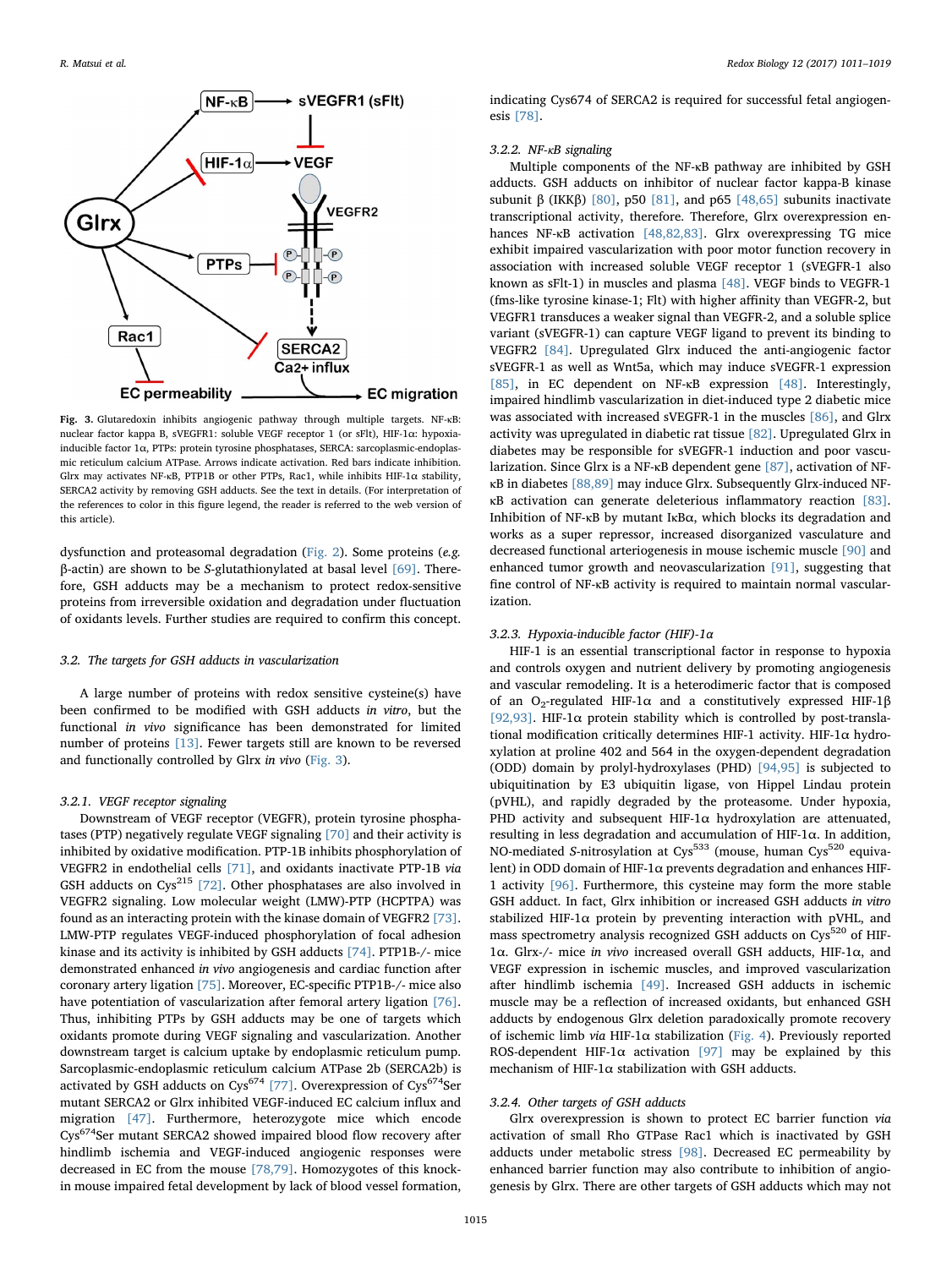<span id="page-5-8"></span>

Fig. 4. Glutaredoxin controls HIF-1α stability. HIF-1α has a redox-sensitive cysteine (mouse Cys<sup>533</sup>, human Cys<sup>520</sup>) in oxygen-dependent degradation domain (ODD), which is modified by S-nitrosylation (-SNO) or GSH adducts (-SSG). The modified HIF-1α decreased binding to von Hippel Lindau protein (vHL), E3 ubiquitin ligase. Deletion or inhibition of Glrx can augment the modification with GSH adducts and stabilize HIF1α resulting in HIF-1 activation. Up-regulated Glrx removes GSH adducts and promotes HIF-1α degradation. Hydroxylation of proline (pro) residues in ODD usually causes vHL binding and HIF-1α degradation under normoxia. GSH adducts can be formed in hydroxylated HIF-1α in normoxia to prevent degradation [\[49\]](#page-6-33).

promote vascularization. For instance, eNOS is known to be uncoupled by GSH adducts on critical cysteine residues [\[99\].](#page-8-6) Lower NO production by eNOS dysfunction is expected to inhibit angiogenesis, but increased superoxide anion or peroxynitrite may activate other angiogenic pathways. Glrx may target many proteins with GSH adducts, but in vivo Glrx contributes to the anti-angiogenic pathway as shown in Glrx-/- mice. Further mechanisms in which Glrx activates a certain signaling cascade in specific pathological model should be explored.

## 4. Summary and translational implication

In summary, studies using genetically modified mice indicate endogenous oxidants are essential to promote ischemic limb vascularization, which suggests caution should be taken for the therapeutic use of antioxidants since excess antioxidants may not only be ineffective but can be detrimental in the ischemic limb. There are several targets which oxidants activate angiogenic pathways by forming reversible thiol modification with GSH adducts such as HIF-1α⊡ Therefore, enhanced GSH adducts by inhibiting Glrx can promote ischemic limb vascularization.

Hind limb ischemia is used as a model for human peripheral artery disease (PAD). Clinical symptom of PAD is from acute reversible hypoperfusion which may cause intermittent claudication to critical limb ischemia which is chronic artery occlusion causing tissue necrosis [\[100\].](#page-8-7) Risk factors of PAD are age, smoking, and diabetes, and its pathogenesis is associated with atherosclerosis, endothelial dysfunction, and inflammation. Impaired angiogenesis and reduced microcirculation in the muscle of PAD patients potentiate limb ischemia [\[101\]](#page-8-8). Of interest critical limb ischemia patients have higher levels of plasma VEGF-A [\[102\],](#page-8-9) indicating that VEGF downstream signaling may be affected in these patients. This may be incompatible with hindlimb ischemia of atherosclerotic animals which still respond exogenous VEGF [\[37,38\]](#page-6-23). Supervised exercise is recommended as effective therapy for PAD patients among other medical interventions [\[103,104\].](#page-8-10) This is supported by a mouse study which showed that exercise improved vascularization after femoral artery ligation dependent on inducible nitric oxide synthase (iNOS) in myeloid cells [\[105\].](#page-8-11) Oxidants derived from iNOS may promote vascularization and stimulate even tumor angiogenesis because high expression of iNOS relates to human cancer progression [\[106\].](#page-8-12) It should be noted, however, that PAD patients usually have a background of atherosclerosis or diabetes which may be associated with higher levels of oxidants and inflammation. These clinical conditions are not necessarily comparable with healthy young mice. Furthermore, stimulating angiogenesis may exacerbate atherosclerosis [\[107\],](#page-8-13) suggesting complexity of treatment to PAD. High fat diet-fed mice [\[86\]](#page-7-29) or hypercholesterolemic animals [\[37,38\]](#page-6-23) show impaired vascularization after hindlimb ischemia. Future studies in

such pathological models will be more translational to find therapeutic targets.

#### Disclosure

No disclosure.

## Acknowledgments

We are very grateful for all support and mentorship which had been provided by Dr. Richard A. Cohen. This work was supported by National Institutes of Health (R01 HL133013, R03 AG051857), NIH CTSI award 1UL1TR001430, Banyu Foundation Research Grant, Diabetes UK (16/005453) and Marie-Curie International Incoming Fellowship (IVSCP 626633). We also thank Dr. Markus M. Bachschmid and Dr. Jingyan Han for their collaboration.

#### References

- <span id="page-5-0"></span>[1] P.M. Kris-Etherton, A.H. Lichtenstein, B.V. Howard, D. Steinberg, J.L. Witztum, Nutrition committee of the American Heart Association Council on nutrition, physical activity, and metabolism, antioxidant vitamin supplements and cardiovascular disease, Circulation 110 (2004) 637–641, [http://dx.doi.org/10.1161/01.](http://dx.doi.org/10.1161/01.CIR.0000137822.39831.F1) [CIR.0000137822.39831.F1.](http://dx.doi.org/10.1161/01.CIR.0000137822.39831.F1)
- [2] Y. Watanabe, R.A. Cohen, R. Matsui, Redox regulation of ischemic angiogenesisanother aspect of reactive oxygen species, Circ. J. 80 (2016) 1278–1284, [http://](http://dx.doi.org/10.1253/circj.CJ-16-0317) [dx.doi.org/10.1253/circj.CJ-16-0317.](http://dx.doi.org/10.1253/circj.CJ-16-0317)
- <span id="page-5-1"></span>[3] Y.-W. Kim, T.V. Byzova, Oxidative stress in angiogenesis and vascular disease, Blood 123 (2014) 625–631, [http://dx.doi.org/10.1182/blood-2013-09-512749.](http://dx.doi.org/10.1182/blood-2013-09-512749)
- <span id="page-5-2"></span>[4] R. Colavitti, G. Pani, B. Bedogni, R. Anzevino, S. Borrello, J. Waltenberger, T. Galeotti, Reactive oxygen species as downstream mediators of angiogenic signaling by vascular endothelial growth factor receptor-2/KDR, J. Biol. Chem. 277 (2002) 3101–3108, [http://dx.doi.org/10.1074/jbc.M107711200.](http://dx.doi.org/10.1074/jbc.M107711200)
- <span id="page-5-3"></span>[5] T. Tojo, M. Ushio-Fukai, M. Yamaoka-Tojo, S. Ikeda, N. Patrushev, R.W. Alexander, Role of gp91phox (Nox2)-containing NAD(P)H oxidase in angiogenesis in response to hindlimb ischemia, Circulation 111 (2005) 2347–2355, [http://dx.doi.org/10.1161/01.CIR.0000164261.62586.14.](http://dx.doi.org/10.1161/01.CIR.0000164261.62586.14)
- [6] N. Urao, H. Inomata, M. Razvi, H.W. Kim, K. Wary, R. McKinney, T. Fukai, M. Ushio-Fukai, Role of nox2-based NADPH 0xidase in bone marrow and progenitor cell function involved in neovascularization induced by hindlimb ischemia, Circ. Res. 103 (2008) 212–220, [http://dx.doi.org/10.1161/](http://dx.doi.org/10.1161/CIRCRESAHA.108.176230) [CIRCRESAHA.108.176230.](http://dx.doi.org/10.1161/CIRCRESAHA.108.176230)
- <span id="page-5-4"></span>[7] S.M. Craige, K. Chen, Y. Pei, C. Li, X. Huang, C. Chen, R. Shibata, K. Sato, K. Walsh, J.F. Keaney, NADPH oxidase 4 promotes endothelial angiogenesis through endothelial nitric oxide synthase activation, Circulation 124 (2011) 731–740, [http://dx.doi.org/10.1161/CIRCULATIONAHA.111.030775.](http://dx.doi.org/10.1161/CIRCULATIONAHA.111.030775)
- <span id="page-5-7"></span>[8] L. Chen, X. Hou, J. Xiao, J. Kuroda, T. Ago, J. Sadoshima, R.A. Cohen, X.Y. Tong, Both hydrogen peroxide and transforming growth factor beta 1 contribute to endothelial Nox4 mediated angiogenesis in endothelial Nox4 transgenic mouse lines, Biochim. Biophys. Acta – Mol. Basis Dis. 1842 (2014) 2489–2499, [http://dx.](http://dx.doi.org/10.1016/j.bbadis.2014.10.007) [doi.org/10.1016/j.bbadis.2014.10.007.](http://dx.doi.org/10.1016/j.bbadis.2014.10.007)
- <span id="page-5-5"></span>[9] [R.S. Sohal, R.J. Mockett, W.C. Orr, Mechanisms of aging: an appraisal of the](http://refhub.elsevier.com/S2213-2317(17)30133-7/sbref9) [oxidative stress hypothesis, Free Radic. Biol. Med. 33 \(2002\) 575](http://refhub.elsevier.com/S2213-2317(17)30133-7/sbref9)–586.
- <span id="page-5-6"></span>[10] A.B. Hwang, E.-A. Ryu, M. Artan, H.-W. Chang, M.H. Kabir, H.-J. Nam, D. Lee, J.- S. Yang, S. Kim, W.B. Mair, C. Lee, S.S. Lee, S.-J. Lee, Feedback regulation via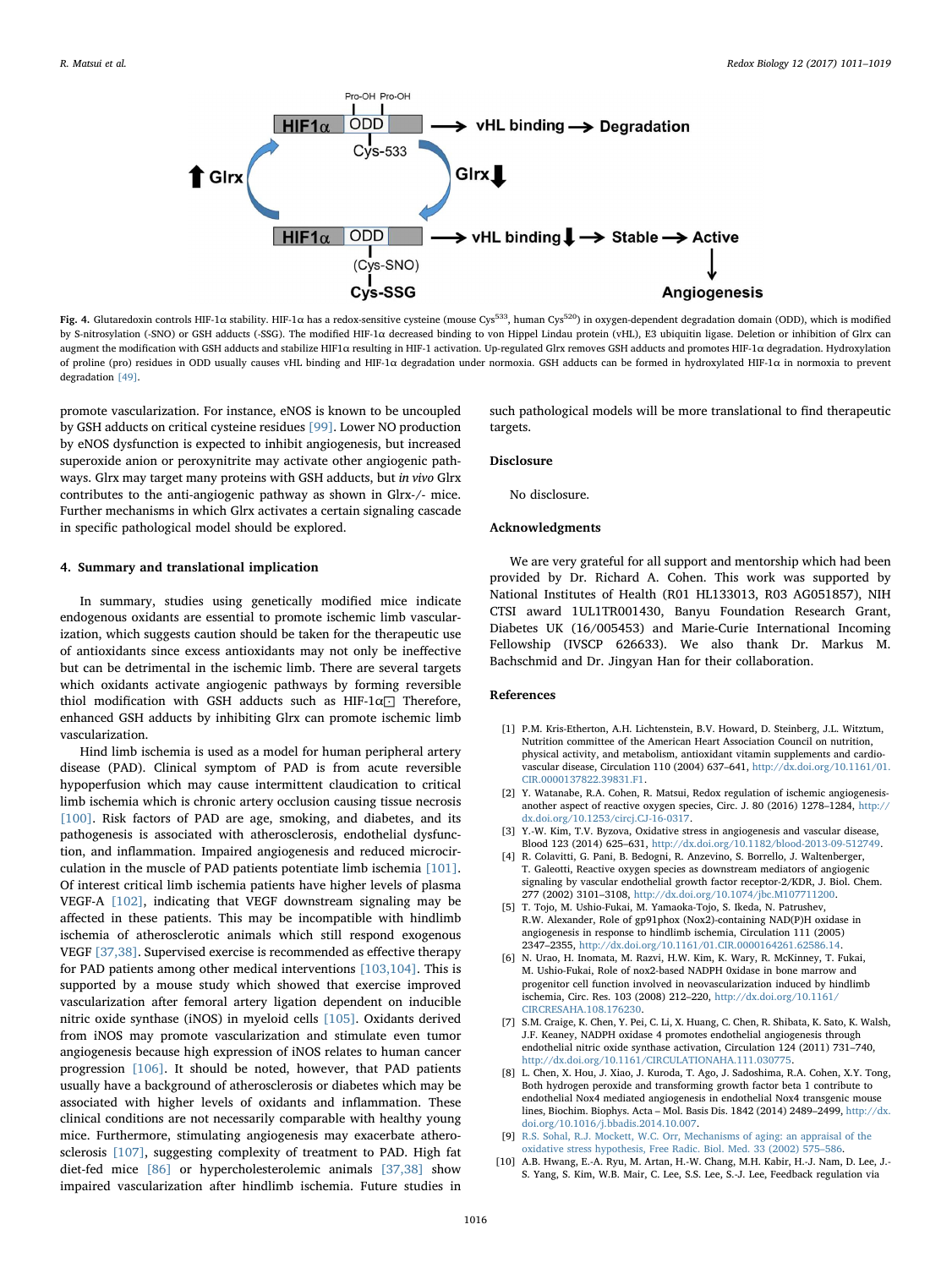AMPK and HIF-1 mediates ROS-dependent longevity in Caenorhabditis elegans, Proc. Natl. Acad. Sci. USA 111 (2014) E4458–E4467, [http://dx.doi.org/10.1073/](http://dx.doi.org/10.1073/pnas.1411199111) [pnas.1411199111.](http://dx.doi.org/10.1073/pnas.1411199111)

- <span id="page-6-0"></span>[11] M. Ushio-Fukai, Redox signaling in angiogenesis: role of NADPH oxidase, Cardiovasc. Res. 71 (2006) 226–235, [http://dx.doi.org/10.1016/j.cardiores.2006.](http://dx.doi.org/10.1016/j.cardiores.2006.04.015) [04.015.](http://dx.doi.org/10.1016/j.cardiores.2006.04.015)
- [12] R.S. Frey, M. Ushio-Fukai, A. Malik, NADPH oxidase-dependent signaling in endothelial cells: role in physiology and pathophysiology, Antioxid. Redox Signal. 11 (2009) 791–810, [http://dx.doi.org/10.1089/ars.2008.2220.](http://dx.doi.org/10.1089/ars.2008.2220)
- <span id="page-6-1"></span>[13] J.J. Mieyal, M.M. Gallogly, S. Qanungo, E.A. Sabens, M.D. Shelton, Molecular mechanisms and clinical implications of reversible protein S-glutathionylation, Antioxid. Redox Signal. 10 (2008) 1941–1988, [http://dx.doi.org/10.1089/ars.](http://dx.doi.org/10.1089/ars.2008.2089) [2008.2089.](http://dx.doi.org/10.1089/ars.2008.2089)
- [14] D. Pimentel, D.J. Haeussler, R. Matsui, J.R. Burgoyne, R.A. Cohen, M.M. Bachschmid, Regulation of cell physiology and pathology by protein Sglutathionylation: lessons learned from the cardiovascular system, Antioxid. Redox Signal. 16 (2012) 524–542, [http://dx.doi.org/10.1089/ars.2011.4336.](http://dx.doi.org/10.1089/ars.2011.4336)
- <span id="page-6-2"></span>[15] U. Florczyk, A. Jazwa, M. Maleszewska, M. Mendel, K. Szade, M. Kozakowska, A. Grochot-Przeczek, M. Viscardi, S. Czauderna, K. Bukowska-Strakova, J. Kotlinowski, A. Jozkowicz, A. Loboda, J. Dulak, Nrf2 regulates angiogenesis: effect on endothelial cells, bone marrow-derived proangiogenic cells and hind limb ischemia, Antioxid. Redox Signal. 20 (2014) 1693–1708, [http://dx.doi.org/](http://dx.doi.org/10.1089/ars.2013.5219) [10.1089/ars.2013.5219.](http://dx.doi.org/10.1089/ars.2013.5219)
- <span id="page-6-3"></span>[16] M. Heil, I. Eitenmüller, T. Schmitz-Rixen, W. Schaper, Arteriogenesis versus angiogenesis: similarities and differences, J. Cell. Mol. Med. 10 (2006) 45–55, [http://dx.doi.org/10.1111/j.1582-4934.2006.tb00290.x.](http://dx.doi.org/10.1111/j.1582-4934.2006.tb00290.x)
- <span id="page-6-4"></span>[17] E. Wahlberg, Angiogenesis and arteriogenesis in limb ischemia, J. Vasc. Surg. 38 (2003) 198–203, [http://dx.doi.org/10.1016/S0741-5214\(03\)00151-4.](http://dx.doi.org/10.1016/S0741-5214(03)00151-4)
- <span id="page-6-6"></span>[18] M. Simons, K. Alitalo, B.H. Annex, H.G. Augustin, C. Beam, B.C. Berk, T. Byzova, P. Carmeliet, W. Chilian, J.P. Cooke, G.E. Davis, A. Eichmann, M.L. Iruela-Arispe, E. Keshet, A.J. Sinusas, C. Ruhrberg, Y.J. Woo, S. Dimmeler, American Heart Association Council on basic cardiovascular sciences and council on cardiovascular surgery and anesthesia, state-of-the-art methods for evaluation of angiogenesis and tissue vascularization: a scientific statement from the American Heart Association, Circ. Res. 116 (2015) e99–e132, [http://dx.doi.org/10.1161/RES.](http://dx.doi.org/10.1161/RES.0000000000000054) [0000000000000054.](http://dx.doi.org/10.1161/RES.0000000000000054)
- <span id="page-6-5"></span>[19] A. Limbourg, T. Korff, L.C. Napp, W. Schaper, H. Drexler, F.P. Limbourg, Evaluation of postnatal arteriogenesis and angiogenesis in a mouse model of hindlimb ischemia, Nat. Protoc. 4 (2009) 1737–1746, [http://dx.doi.org/10.1038/](http://dx.doi.org/10.1038/nprot.2009.185) [nprot.2009.185.](http://dx.doi.org/10.1038/nprot.2009.185)
- <span id="page-6-7"></span>[20] T. Murohara, T. Asahara, M. Silver, C. Bauters, H. Masuda, C. Kalka, M. Kearney, D. Chen, D. Chen, J.F. Symes, M.C. Fishman, P.L. Huang, J.M. Isner, Nitric oxide synthase modulates angiogenesis in response to tissue ischemia, J. Clin. Invest. 101 (1998) 2567–2578, [http://dx.doi.org/10.1172/JCI1560.](http://dx.doi.org/10.1172/JCI1560)
- <span id="page-6-8"></span>[21] R. Ray, C.E. Murdoch, M. Wang, C.X. Santos, M. Zhang, S. Alom-Ruiz, N. Anilkumar, A. Ouattara, A.C. Cave, S.J. Walker, D.J. Grieve, R.L. Charles, P. Eaton, A.C. Brewer, A.M. Shah, Endothelial Nox4 NADPH oxidase enhances vasodilatation and reduces blood pressure in vivo, Arterioscler. Thromb. Vasc. Biol. 31 (2011) 1368–1376, [http://dx.doi.org/10.1161/ATVBAHA.110.219238.](http://dx.doi.org/10.1161/ATVBAHA.110.219238)
- <span id="page-6-32"></span>[22] K. Schröder, M. Zhang, S. Benkhoff, A. Mieth, R. Pliquett, J. Kosowski, C. Kruse, P. Luedike, U.R. Michaelis, N. Weissmann, S. Dimmeler, A.M. Shah, R.P. Brandes, Nox4 is a protective reactive oxygen species generating vascular NADPH oxidase, Circ. Res. 110 (2012) 1217–1225, [http://dx.doi.org/10.1161/CIRCRESAHA.112.](http://dx.doi.org/10.1161/CIRCRESAHA.112.267054) [267054.](http://dx.doi.org/10.1161/CIRCRESAHA.112.267054)
- <span id="page-6-9"></span>[23] N. Urao, V. Sudhahar, S.-J. Kim, G.-F. Chen, R.D. McKinney, G. Kojda, T. Fukai, M. Ushio-Fukai, Critical role of endothelial hydrogen peroxide in post-ischemic neovascularization, PLoS One 8 (2013) e57618, [http://dx.doi.org/10.1371/](http://dx.doi.org/10.1371/journal.pone.0057618) ournal.pone.0057618.
- <span id="page-6-10"></span>[24] R. Hodara, D. Weiss, G. Joseph, J.C. Velasquez-Castano, N. Landázuri, J.W. Han, Y.S. Yoon, W.R. Taylor, Overexpression of catalase in myeloid cells causes impaired postischemic neovascularization, Arterioscler. Thromb. Vasc. Biol. 31 (2011) 2203–2209, [http://dx.doi.org/10.1161/ATVBAHA.111.233247.](http://dx.doi.org/10.1161/ATVBAHA.111.233247)
- <span id="page-6-11"></span>[25] H.W. Kim, A. Lin, R.E. Guldberg, M. Ushio-Fukai, T. Fukai, Essential role of extracellular SOD in reparative neovascularization induced by hindlimb ischemia, Circ. Res. 101 (2007) 409–419, [http://dx.doi.org/10.1161/CIRCRESAHA.107.](http://dx.doi.org/10.1161/CIRCRESAHA.107.153791) [153791.](http://dx.doi.org/10.1161/CIRCRESAHA.107.153791)
- [26] J. Oshikawa, N. Urao, H.W. Kim, N. Kaplan, M. Razvi, R. McKinney, L.B. Poole, T. Fukai, M. Ushio-Fukai, Extracellular SOD-derived H2O2 promotes VEGF signaling in caveolae/lipid rafts and post-ischemic angiogenesis in mice, PLoS One 5 (2010), [http://dx.doi.org/10.1371/journal.pone.0010189.](http://dx.doi.org/10.1371/journal.pone.0010189)
- <span id="page-6-12"></span>[27] S. Ichihara, Y. Yamada, F. Liu, T. Murohara, K. Itoh, M. Yamamoto, G. Ichihara, Ablation of the transcription factor Nrf2 promotes ischemia-induced neovascularization by enhancing the inflammatory response, Arterioscler. Thromb. Vasc. Biol. 30 (2010) 1553–1561, [http://dx.doi.org/10.1161/ATVBAHA.110.204123.](http://dx.doi.org/10.1161/ATVBAHA.110.204123)
- <span id="page-6-14"></span>[28] T.P. Dalton, M.Z. Dieter, Y. Yang, H.G. Shertzer, D.W. Nebert, Knockout of the mouse glutamate cysteine ligase catalytic subunit (Gclc) gene: embryonic lethal when homozygous, and proposed model for moderate glutathione deficiency when heterozygous, Biochem. Biophys. Res. Commun. 279 (2000) 324–329, [http://dx.](http://dx.doi.org/10.1006/bbrc.2000.3930) [doi.org/10.1006/bbrc.2000.3930.](http://dx.doi.org/10.1006/bbrc.2000.3930)
- <span id="page-6-15"></span>[29] T. Kobayashi, Y. Watanabe, Y. Saito, D. Fujioka, T. Nakamura, J.E. Obata, Y. Kitta, T. Yano, K. Kawabata, K. Watanabe, H. Mishina, S. Ito, K. Kugiyama, Mice lacking the glutamate-cysteine ligase modifier subunit are susceptible to myocardial ischaemia-reperfusion injury, Cardiovasc. Res. 85 (2010) 785–795, [http://dx.doi.](http://dx.doi.org/10.1093/cvr/cvp342) [org/10.1093/cvr/cvp342.](http://dx.doi.org/10.1093/cvr/cvp342)
- <span id="page-6-16"></span>[30] Y. Watanabe, K. Watanabe, T. Kobayashi, Y. Saito, D. Fujioka, T. Nakamura, J.E. Obata, K. Kawabata, H. Mishina, K. Kugiyama, Chronic depletion of

glutathione exacerbates ventricular remodelling and dysfunction in the pressureoverloaded heart, Cardiovasc. Res. 97 (2013) 282–292, [http://dx.doi.org/10.](http://dx.doi.org/10.1093/cvr/cvs333) [1093/cvr/cvs333.](http://dx.doi.org/10.1093/cvr/cvs333)

- <span id="page-6-17"></span>[31] S.C. Bir, X. Shen, T.J. Kavanagh, C.G. Kevil, C.B. Pattillo, Control of angiogenesis dictated by picomolar superoxide levels, Free Radic. Biol. Med. 63 (2013) 135–142, [http://dx.doi.org/10.1016/j.freeradbiomed.2013.05.015.](http://dx.doi.org/10.1016/j.freeradbiomed.2013.05.015)
- <span id="page-6-18"></span>[32] P. Haddad, S. Dussault, J. Groleau, J. Turgeon, S.E. Michaud, C. Ménard, G. Perez, F. Maingrette, A. Rivard, Nox2-containing NADPH oxidase deficiency confers protection from hindlimb ischemia in conditions of increased oxidative stress, Arterioscler. Thromb. Vasc. Biol. 29 (2009) 1522–1528, [http://dx.doi.org/10.](http://dx.doi.org/10.1161/ATVBAHA.109.191437) [1161/ATVBAHA.109.191437.](http://dx.doi.org/10.1161/ATVBAHA.109.191437)
- <span id="page-6-19"></span>[33] P. Haddad, S. Dussault, J. Groleau, J. Turgeon, F. Maingrette, A. Rivard, Nox2 derived reactive oxygen species contribute to hypercholesterolemia-induced inhibition of neovascularization: effects on endothelial progenitor cells and mature endothelial cells, Atherosclerosis 217 (2011) 340–349, [http://dx.doi.org/](http://dx.doi.org/10.1016/j.atherosclerosis.2011.03.038) [10.1016/j.atherosclerosis.2011.03.038.](http://dx.doi.org/10.1016/j.atherosclerosis.2011.03.038)
- <span id="page-6-20"></span>[34] T.G. Ebrahimian, C. Heymes, D. You, O. Blanc-Brude, B. Mees, L. Waeckel, M. Duriez, J. Vilar, R.P. Brandes, B.I. Levy, A.M. Shah, J.-S. Silvestre, NADPH oxidase-derived overproduction of reactive oxygen species impairs postischemic neovascularization in mice with type 1 diabetes, Am. J. Pathol. 169 (2006) 719–728, [http://dx.doi.org/10.2353/ajpath.2006.060042.](http://dx.doi.org/10.2353/ajpath.2006.060042)
- <span id="page-6-21"></span>[35] T.E. Ryan, C.A. Schmidt, T.D. Green, E.E. Spangenburg, P.D. Neufer, J.M. McClung, Targeted expression of catalase to mitochondria protects against ischemic myopathy in high-fat diet-fed mice, Diabetes 65 (2016) 2553–2568, [http://dx.doi.org/10.2337/db16-0387.](http://dx.doi.org/10.2337/db16-0387)
- <span id="page-6-22"></span>[36] S. Dussault, F. Maingrette, C. Ménard, S.É. Michaud, P. Haddad, J. Groleau, J. Turgeon, G. Perez, A. Rivard, Sildenafil increases endothelial progenitor cell function and improves ischemia-induced neovascularization in hypercholesterolemic apolipoprotein E-deficient mice, Hypertension 54 (2009) 1043–1049, [http://dx.doi.org/10.1161/HYPERTENSIONAHA.109.139451.](http://dx.doi.org/10.1161/HYPERTENSIONAHA.109.139451)
- <span id="page-6-23"></span>[37] T. Couffinhal, M. Silver, M. Kearney, A. Sullivan, B. Witzenbichler, M. Magner, B. Annex, K. Peters, J.M. Isner, Impaired collateral vessel development associated with reduced expression of vascular endothelial growth factor in ApoE-/- mice, Circulation 99 (1999) 3188–3198, [http://dx.doi.org/10.1161/01.CIR.99.24.3188.](http://dx.doi.org/10.1161/01.CIR.99.24.3188)
- [38] [E. Van Belle, A. Rivard, D. Chen, M. Silver, S. Bunting, N. Ferrara, J.F. Symes,](http://refhub.elsevier.com/S2213-2317(17)30133-7/sbref38) [C. Bauters, J.M. Isner, Hypercholesterolemia attenuates angiogenesis but does not](http://refhub.elsevier.com/S2213-2317(17)30133-7/sbref38) [preclude augmentation by angiogenic cytokines, Circulation 96 \(1997\)](http://refhub.elsevier.com/S2213-2317(17)30133-7/sbref38) 2667–[2674.](http://refhub.elsevier.com/S2213-2317(17)30133-7/sbref38)
- <span id="page-6-24"></span>[39] A. Holmgren, Hydrogen donor system for Escherichia coli ribonucleoside-diphosphate reductase dependent upon glutathione, Proc. Natl. Acad. Sci. USA 73 (1976) 2275–2279, [http://dx.doi.org/10.1073/pnas.73.7.2275.](http://dx.doi.org/10.1073/pnas.73.7.2275)
- <span id="page-6-25"></span>[40] [A.P. Fernandes, A. Holmgren, Glutaredoxins: glutathione-dependent redox en](http://refhub.elsevier.com/S2213-2317(17)30133-7/sbref40)[zymes with functions far beyond a simple thioredoxin backup system, Antioxid.](http://refhub.elsevier.com/S2213-2317(17)30133-7/sbref40) [Redox Signal. 6 \(2004\) 63](http://refhub.elsevier.com/S2213-2317(17)30133-7/sbref40)–74.
- <span id="page-6-26"></span>[41] S. Dai, Y. He, H. Zhang, L. Yu, T. Wan, Z. Xu, D. Jones, H. Chen, W. Min, Endothelial-specific expression of mitochondrial thioredoxin promotes ischemiamediated arteriogenesis and angiogenesis, Arterioscler. Thromb. Vasc. Biol. 29 (2009) 495–502, [http://dx.doi.org/10.1161/ATVBAHA.108.180349.](http://dx.doi.org/10.1161/ATVBAHA.108.180349)
- <span id="page-6-27"></span>[42] L.L. Dunn, A.M. Buckle, J.P. Cooke, M.K.C. Ng, The emerging role of the thioredoxin system in angiogenesis, Arterioscler. Thromb. Vasc. Biol. 30 (2010) 2089–2098, [http://dx.doi.org/10.1161/ATVBAHA.110.209643.](http://dx.doi.org/10.1161/ATVBAHA.110.209643)
- <span id="page-6-28"></span>[43] R.S. Adluri, M. Thirunavukkarasu, L. Zhan, Y. Akita, S.M. Samuel, H. Otani, Y.- S. Ho, G. Maulik, N. Maulik, Thioredoxin 1 enhances neovascularization and reduces ventricular remodeling during chronic myocardial infarction: a study using thioredoxin 1 transgenic mice, J. Mol. Cell. Cardiol. 50 (2011) 239–247, [http://dx.doi.org/10.1016/j.yjmcc.2010.11.002.](http://dx.doi.org/10.1016/j.yjmcc.2010.11.002)
- <span id="page-6-29"></span>[44] V. Perez, V.D. Annunzio, L.B. Valdez, T. Zaobornyj, S. Bombicino, T. Mazo, N.L. Carbajosa, M.M. Gironacci, A. Boveris, J. Sadoshima, R.J. Gelpi, Thioredoxin-1 attenuates ventricular and mitochondrial post-ischemic dysfunction in the stunned myocardium of transgenic mice, Antioxid. Redox Signal. 25 (2016) 1–33, [http://dx.doi.org/10.1089/ars.2015.6459.](http://dx.doi.org/10.1089/ars.2015.6459)
- <span id="page-6-30"></span>[45] L.L. Dunn, P.J.L. Simpson, H.C. Prosser, L. Lecce, G.S.C. Yuen, A. Buckle, D.P. Sieveking, L.Z. Vanags, P.R. Lim, R.W.Y. Chow, Y.T. Lam, Z. Clayton, S. Bao, M.J. Davies, N. Stadler, D.S. Celermajer, R. Stocker, C.A. Bursill, J.P. Cooke, M.K.C. Ng, A critical role for thioredoxin-interacting protein in diabetes-related impairment of angiogenesis, Diabetes 63 (2014) 675–687, [http://dx.doi.org/10.](http://dx.doi.org/10.2337/db13-0417) [2337/db13-0417.](http://dx.doi.org/10.2337/db13-0417)
- <span id="page-6-31"></span>[46] M. Lundberg, C. Johansson, J. Chandra, M. Enoksson, G. Jacobsson, J. Ljung, M. Johansson, a. Holmgren, Cloning and expression of a novel human glutaredoxin (Grx2) with mitochondrial and nuclear isoforms, J. Biol. Chem. 276 (2001) 26269–26275, [http://dx.doi.org/10.1074/jbc.M011605200.](http://dx.doi.org/10.1074/jbc.M011605200)
- <span id="page-6-34"></span>[47] A.M. Evangelista, M.D. Thompson, R.M. Weisbrod, D.R. Pimental, X. Tong, V.M. Bolotina, R.A. Cohen, Redox regulation of SERCA2 is required for vascular endothelial growth factor-induced signaling and endothelial cell migration, Antioxid. Redox Signal. 17 (2012) 1099–1108, [http://dx.doi.org/10.1089/ars.](http://dx.doi.org/10.1089/ars.2011.4022) [2011.4022.](http://dx.doi.org/10.1089/ars.2011.4022)
- <span id="page-6-13"></span>[48] C.E. Murdoch, M. Shuler, D.J.F. Haeussler, R. Kikuchi, P. Bearelly, J. Han, Y. Watanabe, J.J. Fuster, K. Walsh, Y.-S. Ho, M.M. Bachschmid, R.A. Cohen, R. Matsui, Glutaredoxin-1 up-regulation induces soluble vascular endothelial growth factor receptor 1, attenuating post-ischemia limb revascularization, J. Biol. Chem. 289 (2014) 8633–8644, [http://dx.doi.org/10.1074/jbc.M113.517219.](http://dx.doi.org/10.1074/jbc.M113.517219)
- <span id="page-6-33"></span>[49] Y. Watanabe, C.E. Murdoch, S. Sano, Y. Ido, M.M. Bachschmid, R.A. Cohen, R. Matsui, Glutathione adducts induced by ischemia and deletion of glutaredoxin-1 stabilize HIF-1α and improve limb revascularization, Proc. Natl. Acad. Sci. USA (2016) 1524198113, [http://dx.doi.org/10.1073/pnas.1524198113.](http://dx.doi.org/10.1073/pnas.1524198113)
- <span id="page-6-35"></span>[50] Y.-S. Ho, Y. Xiong, D.S. Ho, J. Gao, B.H.L. Chua, H. Pai, J.J. Mieyal, Targeted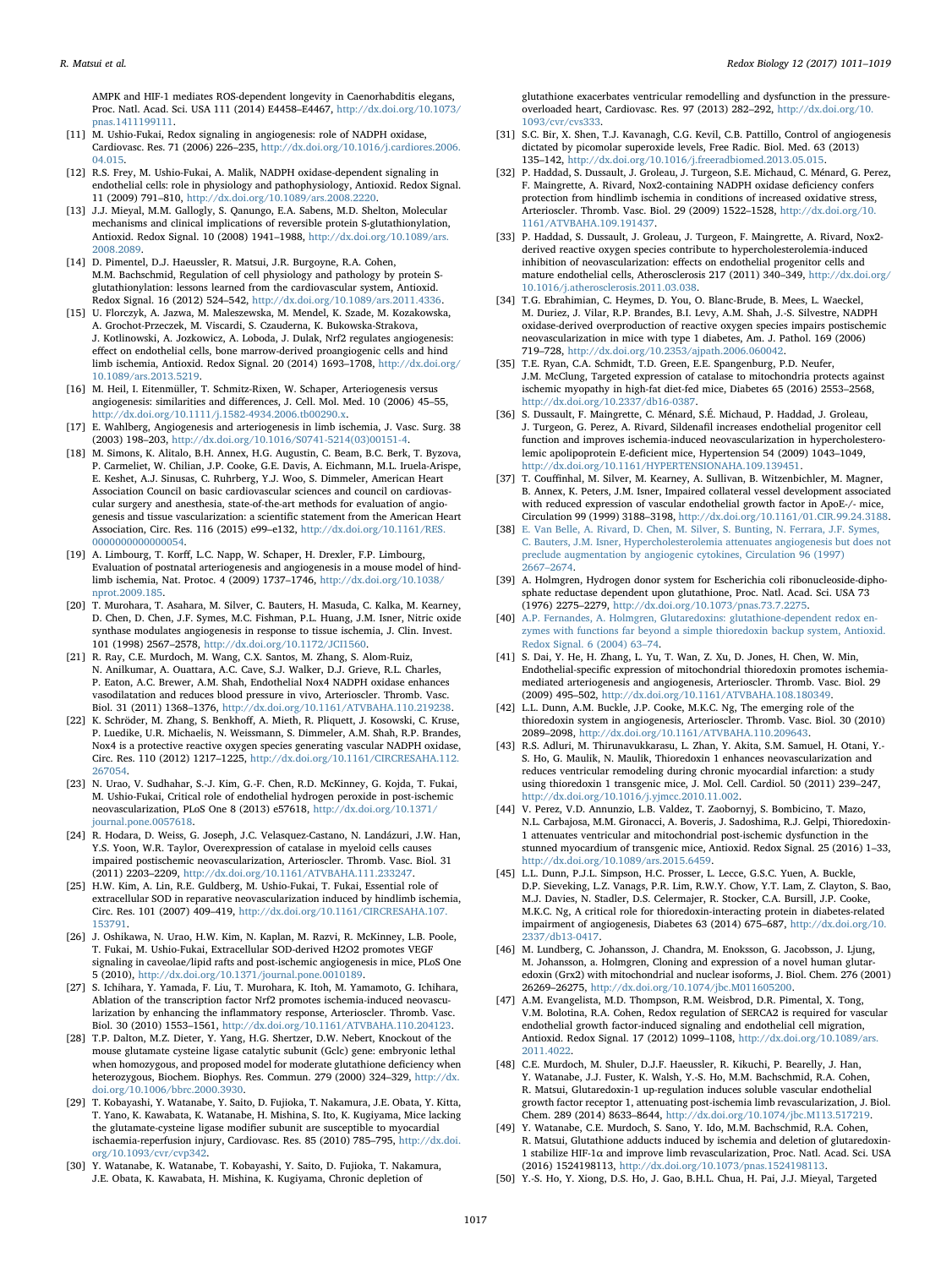disruption of the glutaredoxin 1 gene does not sensitize adult mice to tissue injury induced by ischemia/reperfusion and hyperoxia, Free Radic. Biol. Med. 43 (2007) 1299–1312, [http://dx.doi.org/10.1016/j.freeradbiomed.2007.07.025.](http://dx.doi.org/10.1016/j.freeradbiomed.2007.07.025)

- <span id="page-7-4"></span>[51] M.M. Bachschmid, S. Xu, K.A. Maitland-Toolan, Y.-S. Ho, R.A. Cohen, R. Matsui, Attenuated cardiovascular hypertrophy and oxidant generation in response to angiotensin II infusion in glutaredoxin-1 knockout mice, Free Radic. Biol. Med. 49 (2010) 1221–1229, [http://dx.doi.org/10.1016/j.freeradbiomed.2010.07.005.](http://dx.doi.org/10.1016/j.freeradbiomed.2010.07.005)
- <span id="page-7-5"></span>[52] R.A. Cohen, C.E. Murdoch, Y. Watanabe, V.M. Bolotina, A.M. Evangelista, D.J. Haeussler, M.D. Smith, Y. Mei, X. Tong, J. Han, J.B. Behring, M.M. Bachschmid, R. Matsui, Endothelial cell redox regulation of ischemic angiogenesis, J. Cardiovasc. Pharmacol. 67 (2016) 458–464, [http://dx.doi.org/10.](http://dx.doi.org/10.1097/FJC.0000000000000381) [1097/FJC.0000000000000381.](http://dx.doi.org/10.1097/FJC.0000000000000381)
- <span id="page-7-0"></span>[53] Y.H. Looi, D.J. Grieve, A. Siva, S.J. Walker, N. Anilkumar, A.C. Cave, M. Marber, M.J. Monaghan, A.M. Shah, Involvement of Nox2 NADPH oxidase in adverse cardiac remodeling after myocardial infarction, Hypertension 51 (2008) 319–325, [http://dx.doi.org/10.1161/HYPERTENSIONAHA.107.101980.](http://dx.doi.org/10.1161/HYPERTENSIONAHA.107.101980)
- <span id="page-7-6"></span>[54] C. Doerries, K. Grote, D. Hilfiker-Kleiner, M. Luchtefeld, A. Schaefer, S.M. Holland, S. Sorrentino, C. Manes, B. Schieffer, H. Drexler, U. Landmesser, Critical role of the NAD(P)H oxidase subunit p47phox for left ventricular remodeling/dysfunction and survival after myocardial infarction, Circ. Res. 100 (2007) 894–903, [http://](http://dx.doi.org/10.1161/01.RES.0000261657.76299.ff) [dx.doi.org/10.1161/01.RES.0000261657.76299.](http://dx.doi.org/10.1161/01.RES.0000261657.76299.ff)ff.
- <span id="page-7-1"></span>[55] A. Sirker, C.E. Murdoch, A. Protti, G.J. Sawyer, C.X.C. Santos, D. Martin, X. Zhang, A.C. Brewer, M. Zhang, A.M. Shah, Cell-specific effects of Nox2 on the acute and chronic response to myocardial infarction, J. Mol. Cell. Cardiol. 98 (2016) 11–17, [http://dx.doi.org/10.1016/j.yjmcc.2016.07.003.](http://dx.doi.org/10.1016/j.yjmcc.2016.07.003)
- <span id="page-7-7"></span>[56] C.E. Murdoch, S. Chaubey, L. Zeng, B. Yu, A. Ivetic, S.J. Walker, D. Vanhoutte, S. Heymans, D.J. Grieve, A.C. Cave, A.C. Brewer, M. Zhang, A.M. Shah, Endothelial NADPH oxidase-2 promotes interstitial cardiac fibrosis and diastolic dysfunction through proinflammatory effects and endothelial- mesenchymal transition, J. Am. Coll. Cardiol. 63 (2014) 2734–2741, [http://dx.doi.org/10.1016/](http://dx.doi.org/10.1016/j.jacc.2014.02.572) [j.jacc.2014.02.572.](http://dx.doi.org/10.1016/j.jacc.2014.02.572)
- <span id="page-7-2"></span>[57] E. Bernadette Cabigas, I. Somasuntharam, M.E. Brown, P.L. Che, K.D. Pendergrass, B. Chiang, W. Robert Taylor, M.E. Davis, Over-expression of catalase in myeloid cells confers acute protection following myocardial infarction, Int. J. Mol. Sci. 15 (2014) 9036–9050, [http://dx.doi.org/10.3390/ijms15059036.](http://dx.doi.org/10.3390/ijms15059036)
- <span id="page-7-3"></span>[58] R.S. Adluri, M. Thirunavukkarasu, L. Zhan, N.R. Dunna, Y. Akita, V. Selvaraju, H. Otani, J.A. Sanchez, Y.-S. Ho, N. Maulik, Glutaredoxin-1 overexpression enhances neovascularization and diminishes ventricular remodeling in chronic myocardial infarction, PLoS One 7 (2012) e34790, [http://dx.doi.org/10.1371/](http://dx.doi.org/10.1371/journal.pone.0034790) ournal.pone.0034790.
- <span id="page-7-10"></span>[59] [P. Klatt, S. Lamas, Regulation of protein function by S-glutathiolation in response](http://refhub.elsevier.com/S2213-2317(17)30133-7/sbref59) [to oxidative and nitrosative stress, Eur. J. Biochem. 267 \(2000\) 4928](http://refhub.elsevier.com/S2213-2317(17)30133-7/sbref59)–4944.
- <span id="page-7-8"></span>[60] [B. Huang, C. Chen, An ascorbate-dependent artifact that interferes with the](http://refhub.elsevier.com/S2213-2317(17)30133-7/sbref60) [interpretation of the biotin switch assay, Free Radic. Biol. Med. 41 \(2006\)](http://refhub.elsevier.com/S2213-2317(17)30133-7/sbref60) 562–[567.](http://refhub.elsevier.com/S2213-2317(17)30133-7/sbref60)
- <span id="page-7-9"></span>[61] A. Martínez-Ruiz, S. Lamas, Signalling by NO-induced protein S-nitrosylation and S-glutathionylation: convergences and divergences, Cardiovasc. Res. 75 (2007) 220–228, [http://dx.doi.org/10.1016/j.cardiores.2007.03.016.](http://dx.doi.org/10.1016/j.cardiores.2007.03.016)
- [62] D.M. Townsend, Y. Manevich, H. Lin, X. Ying, R.R. Bowers, S. Hutchens, K.D. Tew, Nitrosative stress-induced S-glutathionylation of protein disulfide isomerase leads to activation of the unfolded protein response, Cancer Res. 69 (2009) 7626–7634, [http://dx.doi.org/10.1158/0008-5472.CAN-09-0493.](http://dx.doi.org/10.1158/0008-5472.CAN-09-0493)
- [63] J.D. Uys, Y. Xiong, D.M. Townsend, Nitrosative stress-induced S-glutathionylation of protein disulfide isomerase, Methods Enzymol. 490 (2011) 321–332, [http://dx.](http://dx.doi.org/10.1016/B978-0-12-385114-7.00018-0) [doi.org/10.1016/B978-0-12-385114-7.00018-0.](http://dx.doi.org/10.1016/B978-0-12-385114-7.00018-0)
- <span id="page-7-11"></span>[64] D.W. Starke, P.B. Chock, J.J. Mieyal, Glutathione-thiyl radical scavenging and transferase properties of human glutaredoxin (Thioltransferase): potential role in redox signal transduction, J. Biol. Chem. 278 (2003) 14607–14613, [http://dx.doi.](http://dx.doi.org/10.1074/jbc.M210434200) [org/10.1074/jbc.M210434200.](http://dx.doi.org/10.1074/jbc.M210434200)
- [65] S. Qanungo, D.W. Starke, H.V. Pai, J.J. Mieyal, A.-L. Nieminen, Glutathione supplementation potentiates hypoxic apoptosis by S-glutathionylation of p65- NFkappaB, J. Biol. Chem. 282 (2007) 18427–18436, [http://dx.doi.org/10.1074/](http://dx.doi.org/10.1074/jbc.M610934200) pc.M610934200
- <span id="page-7-12"></span>[66] D.M. Townsend, Y. Manevich, L. He, S. Hutchens, C.J. Pazoles, K.D. Tew, Novel role for glutathione S-transferase pi. Regulator of protein S-Glutathionylation following oxidative and nitrosative stress, J. Biol. Chem. 284 (2009) 436–445, [http://dx.doi.org/10.1074/jbc.M805586200.](http://dx.doi.org/10.1074/jbc.M805586200)
- <span id="page-7-13"></span>[67] D.H. McMillan, J.L.J. van der Velden, K.G. Lahue, X. Qian, R.W. Schneider, M.S. Iberg, J.D. Nolin, S. Abdalla, D.T. Casey, K.D. Tew, D.M. Townsend, C.J. Henderson, C.R. Wolf, K.J. Butnor, D.J. Taatjes, R.C. Budd, C.G. Irvin, A. van der Vliet, S. Flemer, V. Anathy, Y.M.W. Janssen-Heininger, Attenuation of lung fibrosis in mice with a clinically relevant inhibitor of glutathione-S-transferase π, JCI Insight 1 (2016) 1–16, [http://dx.doi.org/10.1172/jci.insight.85717.](http://dx.doi.org/10.1172/jci.insight.85717)
- <span id="page-7-14"></span>[68] R.A. Cohen, T. Adachi, Nitric-oxide-induced vasodilatation: regulation by physiologic S-glutathiolation and pathologic oxidation of the sarcoplasmic endoplasmic reticulum calcium ATPase, Trends Cardiovasc. Med. 16 (2006) 109–114, [http://dx.doi.org/10.1016/j.tcm.2006.02.001.](http://dx.doi.org/10.1016/j.tcm.2006.02.001)
- <span id="page-7-15"></span>[69] J. Wang, E.S. Boja, W. Tan, E. Tekle, H.M. Fales, S. English, J.J. Mieyal, P.B. Chock, Reversible glutathionylation regulates actin polymerization in A431 cells, J. Biol. Chem. 276 (2001) 47763–47766, [http://dx.doi.org/10.1074/jbc.](http://dx.doi.org/10.1074/jbc.C100415200) [C100415200.](http://dx.doi.org/10.1074/jbc.C100415200)
- <span id="page-7-16"></span>[70] A.N. Carr, M.G. Davis, E. Eby-Wilkens, B.W. Howard, B.A. Towne, T.E. Dufresne, K.G. Peters, Tyrosine phosphatase inhibition augments collateral blood flow in a rat model of peripheral vascular disease, Am. J. Physiol. Heart Circ. Physiol. 287 (2004) 268–276, [http://dx.doi.org/10.1152/ajpheart.00007.2004.](http://dx.doi.org/10.1152/ajpheart.00007.2004)
- <span id="page-7-17"></span>[71] Y. Nakamura, N. Patrushev, H. Inomata, D. Mehta, N. Urao, H.W. Kim, M. Razvi,

V. Kini, K. Mahadev, B.J. Goldstein, R. McKinney, T. Fukai, M. Ushio-Fukai, Role of protein tyrosine phosphatase 1B in vascular endothelial growth factor signaling and cell-cell adhesions in endothelial cells, Circ. Res. 102 (2008) 1182–1191, [http://dx.doi.org/10.1161/CIRCRESAHA.107.167080.](http://dx.doi.org/10.1161/CIRCRESAHA.107.167080)

- <span id="page-7-18"></span>[72] [W.C. Barrett, J.P. DeGnore, Y.F. Keng, Z.Y. Zhang, M.B. Yim, P.B. Chock, Roles of](http://refhub.elsevier.com/S2213-2317(17)30133-7/sbref72) [superoxide radical anion in signal transduction mediated by reversible regulation](http://refhub.elsevier.com/S2213-2317(17)30133-7/sbref72) [of protein-tyrosine phosphatase 1B, J. Biol. Chem. 274 \(1999\) 34543](http://refhub.elsevier.com/S2213-2317(17)30133-7/sbref72)–34546.
- <span id="page-7-19"></span>[73] L. Huang, S. Sankar, C. Lin, C.D. Kontos, A.D. Schroff, E.H. Cha, S.M. Feng, S.F. Li, Z. Yu, R.L. Van Etten, M.A. Blanar, K.G. Peters, HCPTPA, a protein tyrosine phosphatase that regulates vascular endothelial growth factor receptor-mediated signal transduction and biological activity, J. Biol. Chem. 274 (1999) 38183–38188, [http://dx.doi.org/10.1074/JBC.274.53.38183.](http://dx.doi.org/10.1074/JBC.274.53.38183)
- <span id="page-7-20"></span>[74] M.A. Abdelsaid, A.B. El-Remessy, S-glutathionylation of LMW-PTP regulates VEGF-mediated FAK activation and endothelial cell migration, J. Cell Sci. 125 (2012) 4751–4760, [http://dx.doi.org/10.1242/jcs.103481.](http://dx.doi.org/10.1242/jcs.103481)
- <span id="page-7-21"></span>[75] M. Besnier, A. Galaup, L. Nicol, J.P. Henry, D. Coquerel, A. Gueret, P. Mulder, E. Brakenhielm, C. Thuillez, S. Germain, V. Richard, A. Ouvrard-Pascaud, Enhanced angiogenesis and increased cardiac perfusion after myocardial infarction in protein tyrosine phosphatase 1B-deficient mice, FASEB J. 28 (2014) 3351–3361, [http://dx.doi.org/10.1096/fj.13-245753.](http://dx.doi.org/10.1096/fj.13-245753)
- <span id="page-7-22"></span>[76] A.A. Lanahan, D. Lech, A. Dubrac, J. Zhang, Z.W. Zhuang, A. Eichmann, M. Simons, PTP1b is a physiologic regulator of vascular endothelial growth factor signaling in endothelial cells, Circulation 130 (2014) 902-909, [http://dx.doi.org/](http://dx.doi.org/10.1161/CIRCULATIONAHA.114.009683) [10.1161/CIRCULATIONAHA.114.009683.](http://dx.doi.org/10.1161/CIRCULATIONAHA.114.009683)
- <span id="page-7-23"></span>[77] T. Adachi, R.M. Weisbrod, D.R. Pimentel, J. Ying, V.S. Sharov, C. Schöneich, R.A. Cohen, S-Glutathiolation by peroxynitrite activates SERCA during arterial relaxation by nitric oxide, Nat. Med. 10 (2004) 1200–1207, [http://dx.doi.org/10.](http://dx.doi.org/10.1038/nm1119) [1038/nm1119.](http://dx.doi.org/10.1038/nm1119)
- <span id="page-7-24"></span>[78] M.D. Thompson, Y. Mei, R.M. Weisbrod, M. Silver, P.C. Shukla, V.M. Bolotina, R.A. Cohen, X. Tong, Glutathione adducts on sarcoplasmic/endoplasmic reticulum Ca2+ ATPase Cys-674 regulate endothelial cell calcium stores and angiogenic function as well as promote ischemic blood flow recovery, J. Biol. Chem. 289 (2014) 19907–19916, [http://dx.doi.org/10.1074/jbc.M114.554451.](http://dx.doi.org/10.1074/jbc.M114.554451)
- [79] Y. Mei, M.D. Thompson, Y. Shiraishi, R.A. Cohen, X. Tong, Sarcoplasmic/ endoplasmic reticulum Ca2+ ATPase C674 promotes ischemia- and hypoxiainduced angiogenesis via coordinated endothelial cell and macrophage function, J. Mol. Cell. Cardiol. 76 (2014) 275–282, [http://dx.doi.org/10.1016/j.yjmcc.2014.](http://dx.doi.org/10.1016/j.yjmcc.2014.09.018) [09.018.](http://dx.doi.org/10.1016/j.yjmcc.2014.09.018)
- <span id="page-7-25"></span>[80] [N.L. Reynaert, A. van der Vliet, A.S. Guala, T. McGovern, M. Hristova, C. Pantano,](http://refhub.elsevier.com/S2213-2317(17)30133-7/sbref80) [N.H. Heintz, J. Heim, Y.-S. Ho, D.E. Matthews, Dynamic redox control of NF-](http://refhub.elsevier.com/S2213-2317(17)30133-7/sbref80)κB [through glutaredoxin-regulated S-glutathionylation of inhibitory](http://refhub.elsevier.com/S2213-2317(17)30133-7/sbref80) κB kinase β, [Proc. Natl. Acad. Sci. USA 103 \(2006\) 13086](http://refhub.elsevier.com/S2213-2317(17)30133-7/sbref80)–13091.
- <span id="page-7-26"></span>[81] [E. Pineda-Molina, P. Klatt, J. Vázquez, A. Marina, M. García de Lacoba, D. Pérez-](http://refhub.elsevier.com/S2213-2317(17)30133-7/sbref81)[Sala, S. Lamas, Glutathionylation of the p50 subunit of NF-kappaB: a mechanism](http://refhub.elsevier.com/S2213-2317(17)30133-7/sbref81) [for redox-induced inhibition of DNA binding, Biochemistry 40 \(2001\)](http://refhub.elsevier.com/S2213-2317(17)30133-7/sbref81) 14134–[14142.](http://refhub.elsevier.com/S2213-2317(17)30133-7/sbref81)
- <span id="page-7-30"></span>[82] M.D. Shelton, T.S. Kern, J.J. Mieyal, Glutaredoxin regulates nuclear factor kappa-B and intercellular adhesion molecule in Müller cells: model of diabetic retinopathy, J. Biol. Chem. 282 (2007) 12467–12474, [http://dx.doi.org/10.1074/jbc.](http://dx.doi.org/10.1074/jbc.M610863200) [M610863200.](http://dx.doi.org/10.1074/jbc.M610863200)
- <span id="page-7-33"></span>[83] O.G. Miller, J.B. Behring, S.L. Siedlak, S. Jiang, R. Matsui, M.M. Bachschmid, X. Zhu, J.J. Mieyal, Upregulation of glutaredoxin-1 activates microglia and promotes neurodegeneration: implications for Parkinson's disease, Antioxid. Redox Signal. 25 (2016) 967–982, [http://dx.doi.org/10.1089/ars.2015.6598.](http://dx.doi.org/10.1089/ars.2015.6598)
- <span id="page-7-27"></span>[84] [R.L. Kendall, K.A. Thomas, Inhibition of vascular endothelial cell growth factor](http://refhub.elsevier.com/S2213-2317(17)30133-7/sbref84) [activity by an endogenously encoded soluble receptor, Proc. Natl. Acad. Sci. USA](http://refhub.elsevier.com/S2213-2317(17)30133-7/sbref84) [90 \(1993\) 10705](http://refhub.elsevier.com/S2213-2317(17)30133-7/sbref84)–10709.
- <span id="page-7-28"></span>[85] J.A. Stefater, I. Lewkowich, S. Rao, G. Mariggi, A.C. Carpenter, A.R. Burr, J. Fan, R. Ajima, J.D. Molkentin, B.O. Williams, M. Wills-Karp, J.W. Pollard, T. Yamaguchi, N. Ferrara, H. Gerhardt, R.A. Lang, Regulation of angiogenesis by a non-canonical Wnt-Flt1 pathway in myeloid cells, Nature 474 (2011) 511–515, [http://dx.doi.org/10.1038/nature10085.](http://dx.doi.org/10.1038/nature10085)
- <span id="page-7-29"></span>[86] S. Hazarika, A.O. Dokun, Y. Li, A.S. Popel, C.D. Kontos, B.H. Annex, Impaired angiogenesis after hindlimb ischemia in type 2 diabetes mellitus: differential regulation of vascular endothelial growth factor receptor 1 and soluble vascular endothelial growth factor receptor 1, Circ. Res. 101 (2007) 948–956, [http://dx.](http://dx.doi.org/10.1161/CIRCRESAHA.107.160630) [doi.org/10.1161/CIRCRESAHA.107.160630.](http://dx.doi.org/10.1161/CIRCRESAHA.107.160630)
- <span id="page-7-31"></span>[87] S.W. Aesif, I. Kuipers, J. van der Velden, J.E. Tully, A.S. Guala, V. Anathy, J.I. Sheely, N.L. Reynaert, E.F.M. Wouters, A. van der Vliet, Y.M.W. Janssen-Heininger, Activation of the glutaredoxin-1 gene by nuclear factor κB enhances signaling, Free Radic. Biol. Med. 51 (2011) 1249–1257, [http://dx.doi.org/10.](http://dx.doi.org/10.1016/j.freeradbiomed.2011.06.025) [1016/j.freeradbiomed.2011.06.025.](http://dx.doi.org/10.1016/j.freeradbiomed.2011.06.025)
- <span id="page-7-32"></span>[88] C.E. Tabit, S.M. Shenouda, M. Holbrook, J.L. Fetterman, S. Kiani, A.A. Frame, M.A. Kluge, A. Held, M.M. Dohadwala, N. Gokce, M.G. Farb, J. Rosenzweig, N. Ruderman, J.A. Vita, N.M. Hamburg, Protein kinase C- contributes to impaired endothelial insulin signaling in humans with diabetes mellitus, Circulation 127 (2013) 86–95, [http://dx.doi.org/10.1161/CIRCULATIONAHA.112.127514.](http://dx.doi.org/10.1161/CIRCULATIONAHA.112.127514)
- [89] H. Carlsen, F. Haugen, S. Zadelaar, R. Kleemann, T. Kooistra, C.A. Drevon, R. Blomhoff, Diet-induced obesity increases NF-κB signaling in reporter mice, Genes Nutr. 4 (2009) 215–222, [http://dx.doi.org/10.1007/s12263-009-0133-6.](http://dx.doi.org/10.1007/s12263-009-0133-6)
- <span id="page-7-34"></span>[90] D. Tirziu, I.M. Jaba, P. Yu, B. Larrivée, B.G. Coon, B. Cristofaro, Z.W. Zhuang, A.A. Lanahan, M.A. Schwartz, A. Eichmann, M. Simons, Endothelial nuclear factor-κB-dependent regulation of arteriogenesis and branching, Circulation 126 (2012) 2589–2600, [http://dx.doi.org/10.1161/CIRCULATIONAHA.112.119321.](http://dx.doi.org/10.1161/CIRCULATIONAHA.112.119321)
- <span id="page-7-35"></span>[91] T. Kisseleva, L. Song, M. Vorontchikhina, N. Feirt, J. Kitajewski, C. Schindler, NFκB regulation of endothelial cell function during LPS-induced toxemia and cancer,